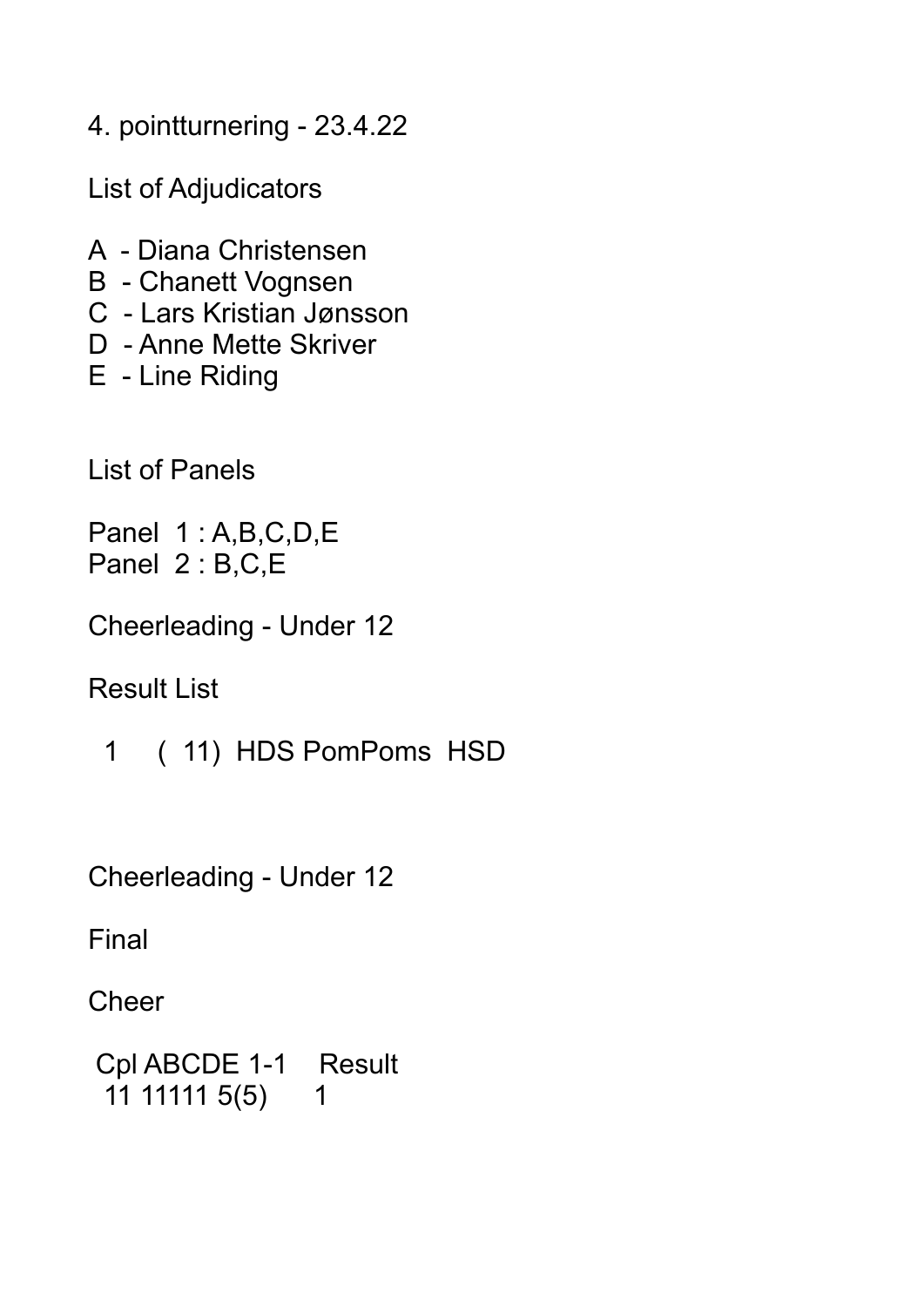Total

 Cpl Chee Total Result 11 1 1 1

4. pointturnering - 23.4.22

List of Adjudicators

- A Diana Christensen
- B Chanett Vognsen
- C Lars Kristian Jønsson
- D Anne Mette Skriver
- E Line Riding

List of Panels

Panel 1 : A,B,C,D,E Panel 2 : B,C,E

Hip Hop Hold - 12 - 17

Result List

- 1 ( 18) Skillaz ÅS
- 2 (16) Fellas DanceCrew Silkeborg IF Dans
- 3 ( 17) STS Dance crew STS

Hip Hop Hold - 12 - 17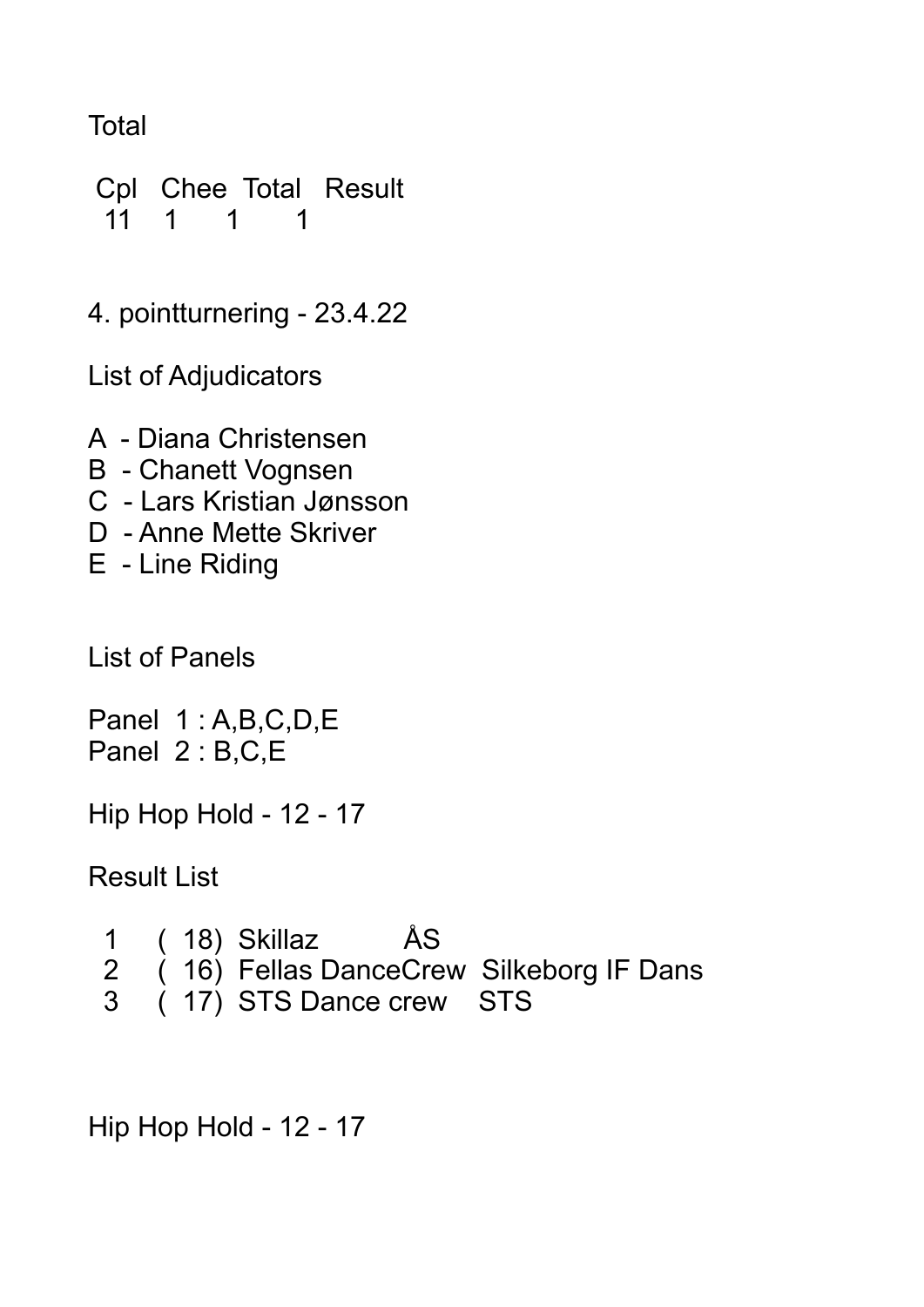Final

HipHop

 Cpl ABCDE 1-1 1-2 1-3 Result 16 22222 5 ----- 2 17 33333 5 3 18 11111 5 ---------- 1

**Total** 

|    |                         |   |                | Cpl HipH Total Result |
|----|-------------------------|---|----------------|-----------------------|
|    | $16 \quad 2 \quad 2$    |   | $\overline{2}$ |                       |
| 17 | - 3                     | 3 | 3              |                       |
| 18 | $\overline{\mathbf{1}}$ |   |                |                       |

4. pointturnering - 23.4.22

List of Adjudicators

- A Diana Christensen
- B Chanett Vognsen
- C Lars Kristian Jønsson
- D Anne Mette Skriver
- E Line Riding

List of Panels

Panel 1:A,B,C,D,E Panel 2 : B,C,E

Showdance - Under 8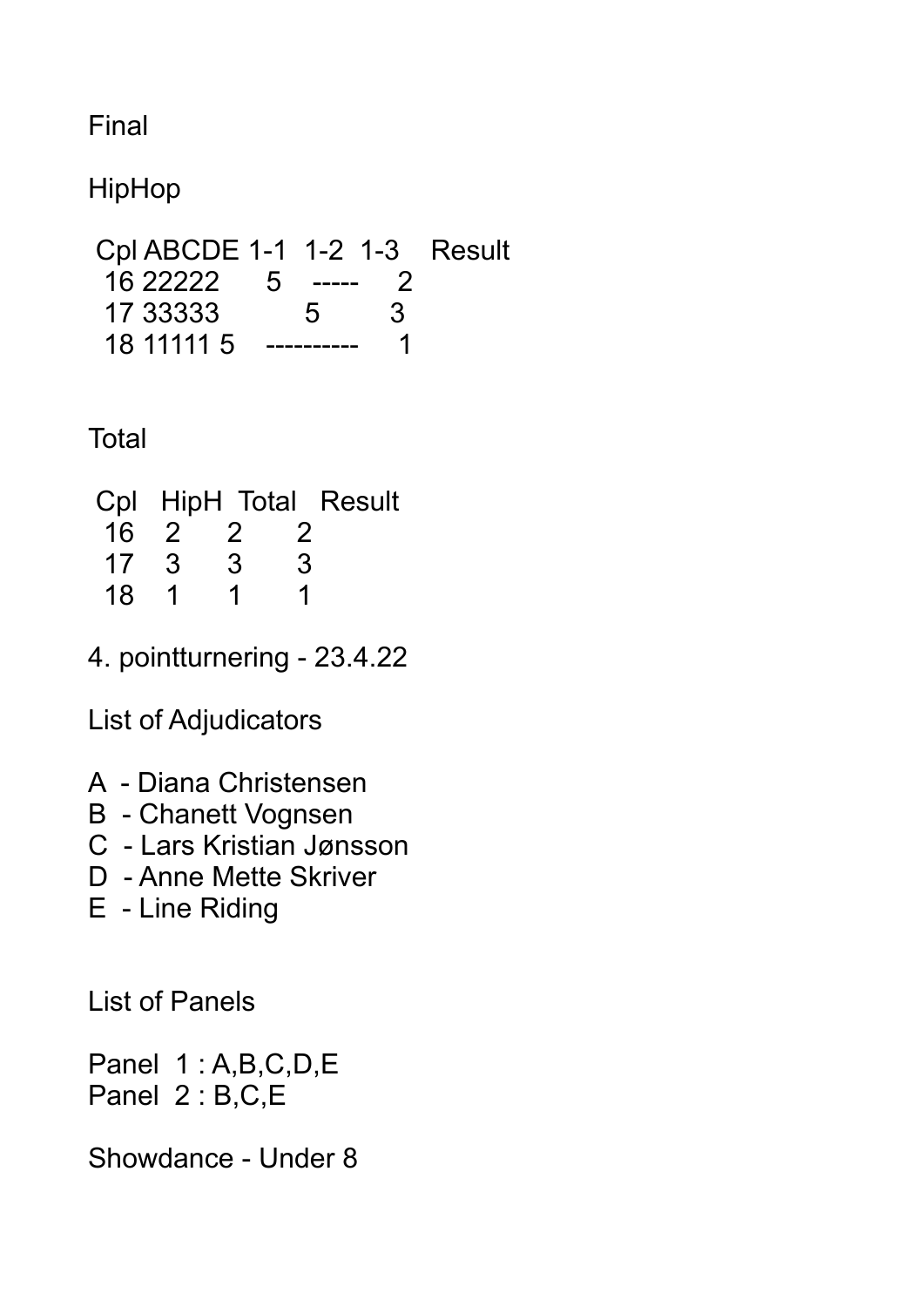## Result List

1 ( 26) Dancing Super Kids JL-Dans

Showdance - Under 8

Final

Show

```
 Cpl ABCDE 1-1 Result
26 11111 5(5) 1
```
**Total** 

 Cpl Show Total Result 26 1 1 1

4. pointturnering - 23.4.22

List of Adjudicators

- A Diana Christensen
- B Chanett Vognsen
- C Lars Kristian Jønsson
- D Anne Mette Skriver
- E Line Riding

List of Panels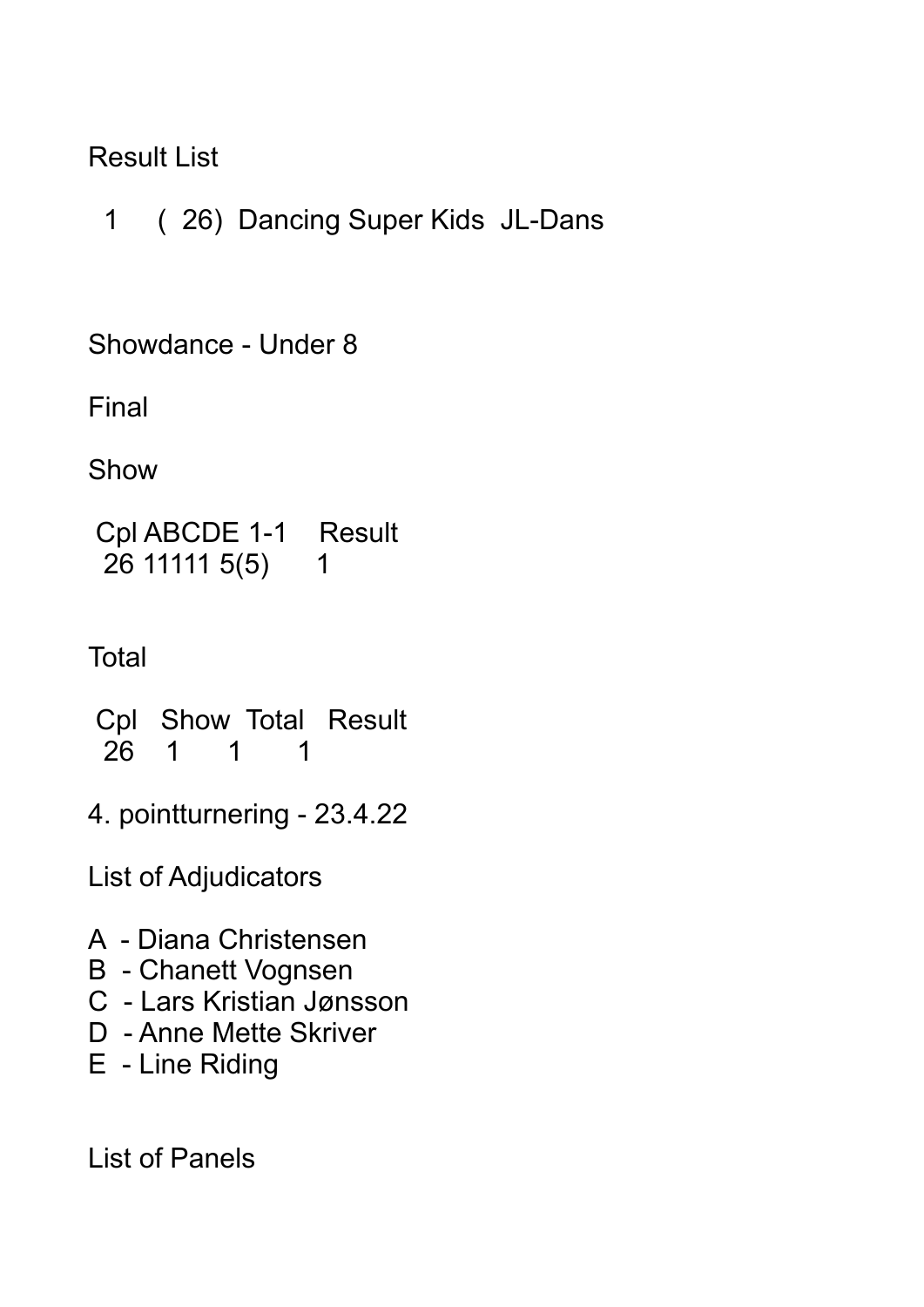Panel 1:A,B,C,D,E Panel 2 : B,C,E

Showdance - 8 - 12

Result List

|               |  | (33) Eventyr-dansen STS      |  |
|---------------|--|------------------------------|--|
| 2             |  | (31) Nerds and Babes JL-Dans |  |
| $\mathcal{S}$ |  | (32) Team TikTok LGF Dans    |  |

Showdance - 8 - 12

Final

Show

 Cpl ABCDE 1-1 1-2 1-3 Result 31 23312 3 ----- 2 32 32133 5 3 33 11221 3 ---------- 1

**Total** 

|      |               |          | Cpl Show Total Result |
|------|---------------|----------|-----------------------|
|      |               | 31 2 2 2 |                       |
| 32 3 | $\mathcal{S}$ | 3        |                       |
| 33 1 | 1             |          |                       |

4. pointturnering - 23.4.22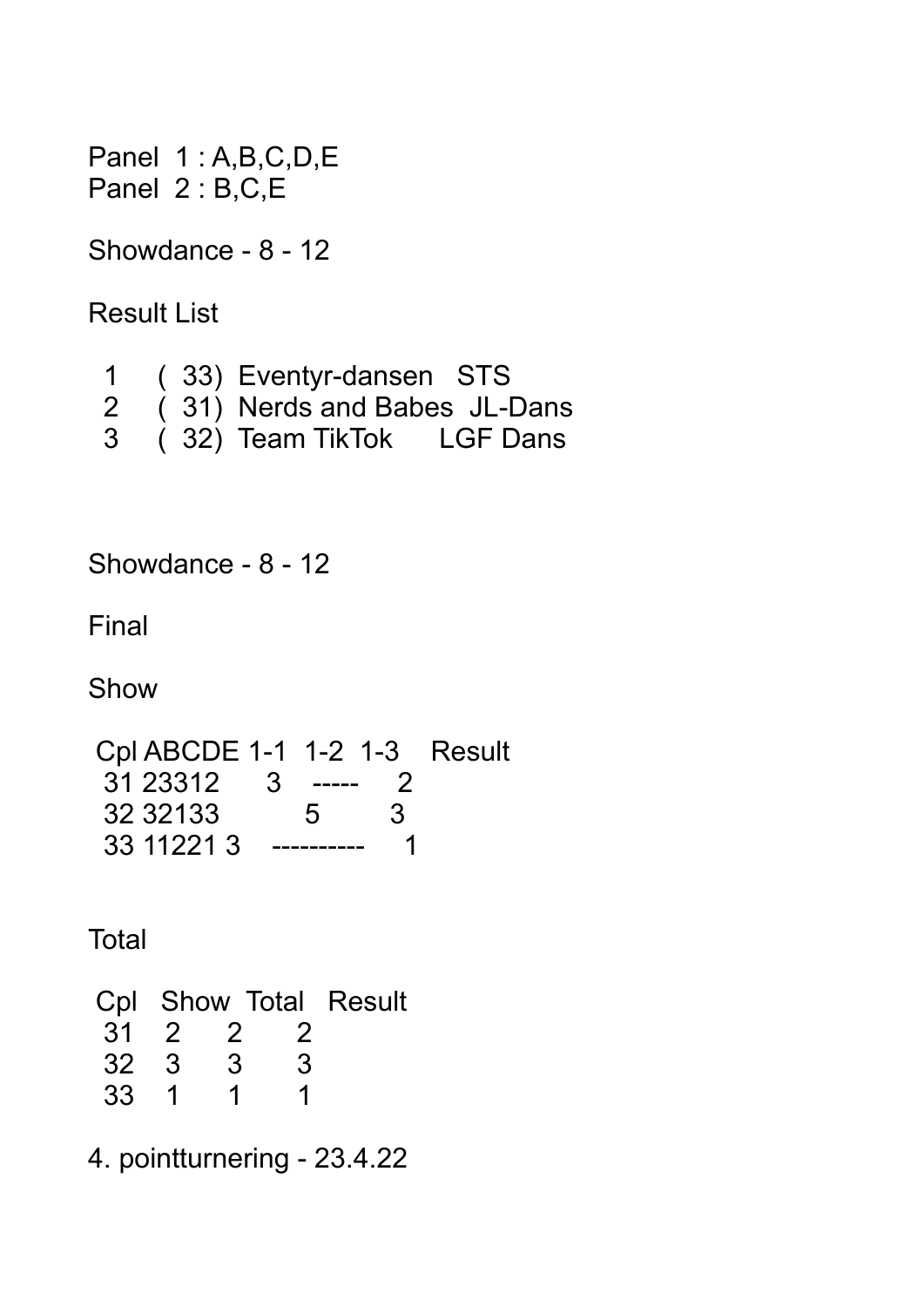List of Adjudicators

- A Diana Christensen
- B Chanett Vognsen
- C Lars Kristian Jønsson
- D Anne Mette Skriver
- E Line Riding

List of Panels

Panel 1 : A,B,C,D,E Panel 2 : B,C,E

Showdance - 12 - 17

Result List

 1 ( 39) Team J-Lo-dance STS -> 2/3 ( 37) I wanna dance LGF Dans  $-$  2/3 (38) Equals ODC

Showdance - 12 - 17

Final

Show

 Cpl ABCDE 1-1 1-2 1-3 Result 37 22313 3(5) 5(11) 2.5 38 33122 3(5) 5(11) 2.5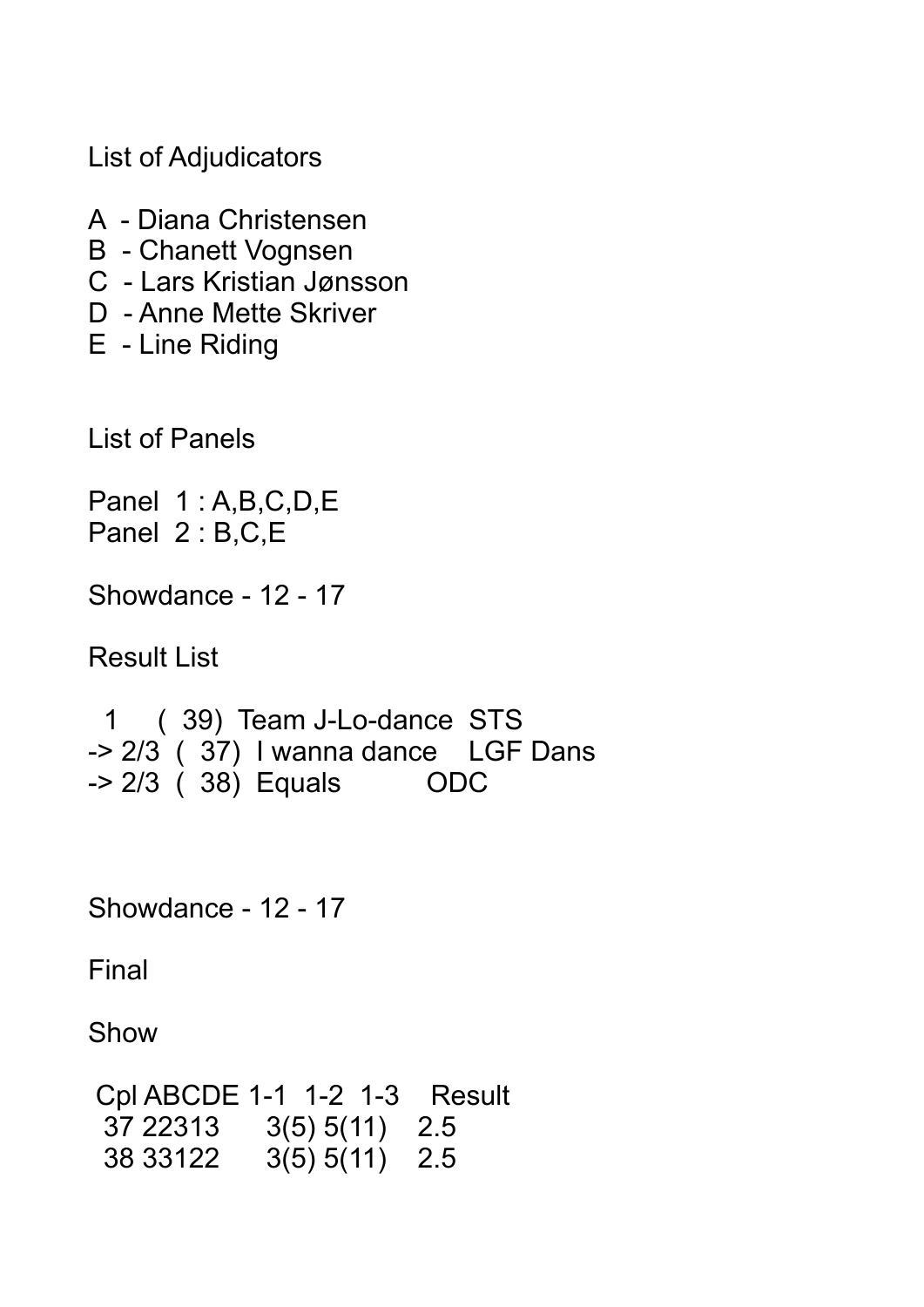39 11231 3 ---------- 1

**Total** 

 Cpl Show Total Result 37 2.5 2.5 2.5 Rule 99 38 2.5 2.5 2.5 Rule 99 39 1 1 1

Rule 11 calculations

 Cpl 1-1 1-2 1-3 Result 37 3(5) 5(11) 38 3(5) 5(11)

4. pointturnering - 23.4.22

List of Adjudicators

- A Diana Christensen
- B Chanett Vognsen
- C Lars Kristian Jønsson
- D Anne Mette Skriver
- E Line Riding

List of Panels

Panel 1 : A,B,C,D,E Panel 2 : B,C,E

Showdance - Over 17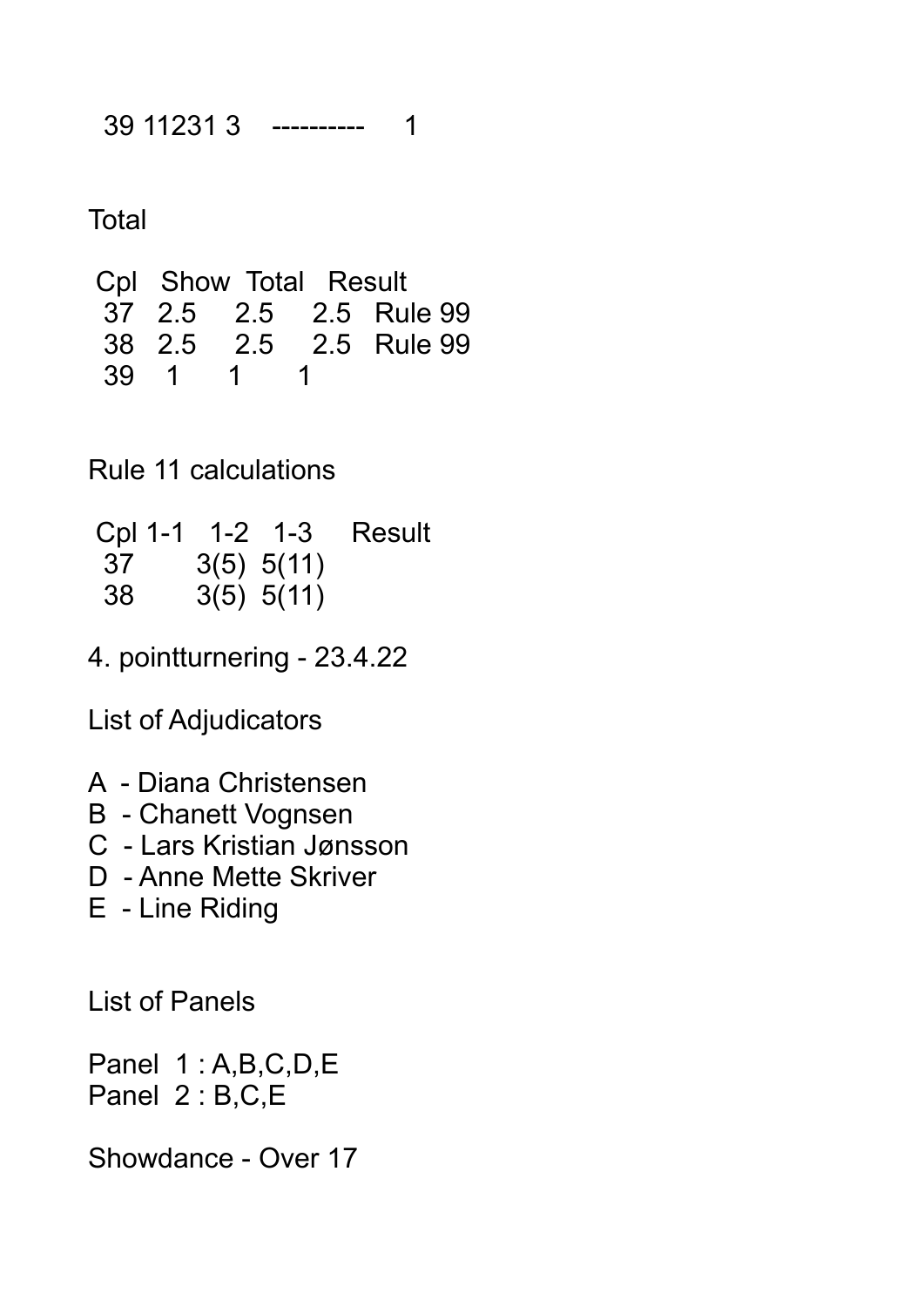### Result List

- 1 ( 47) Check-in JL-Dans 2 (46) Power Ladies STS
- 

Showdance - Over 17

Final

Show

 Cpl ABCDE 1-1 1-2 Result 46 22222 5 2 47 11111 5 ----- 1

**Total** 

 Cpl Show Total Result 46 2 2 2<br>47 1 1 1 47 1 1 1

4. pointturnering - 23.4.22

List of Adjudicators

- A Diana Christensen
- B Chanett Vognsen
- C Lars Kristian Jønsson
- D Anne Mette Skriver
- E Line Riding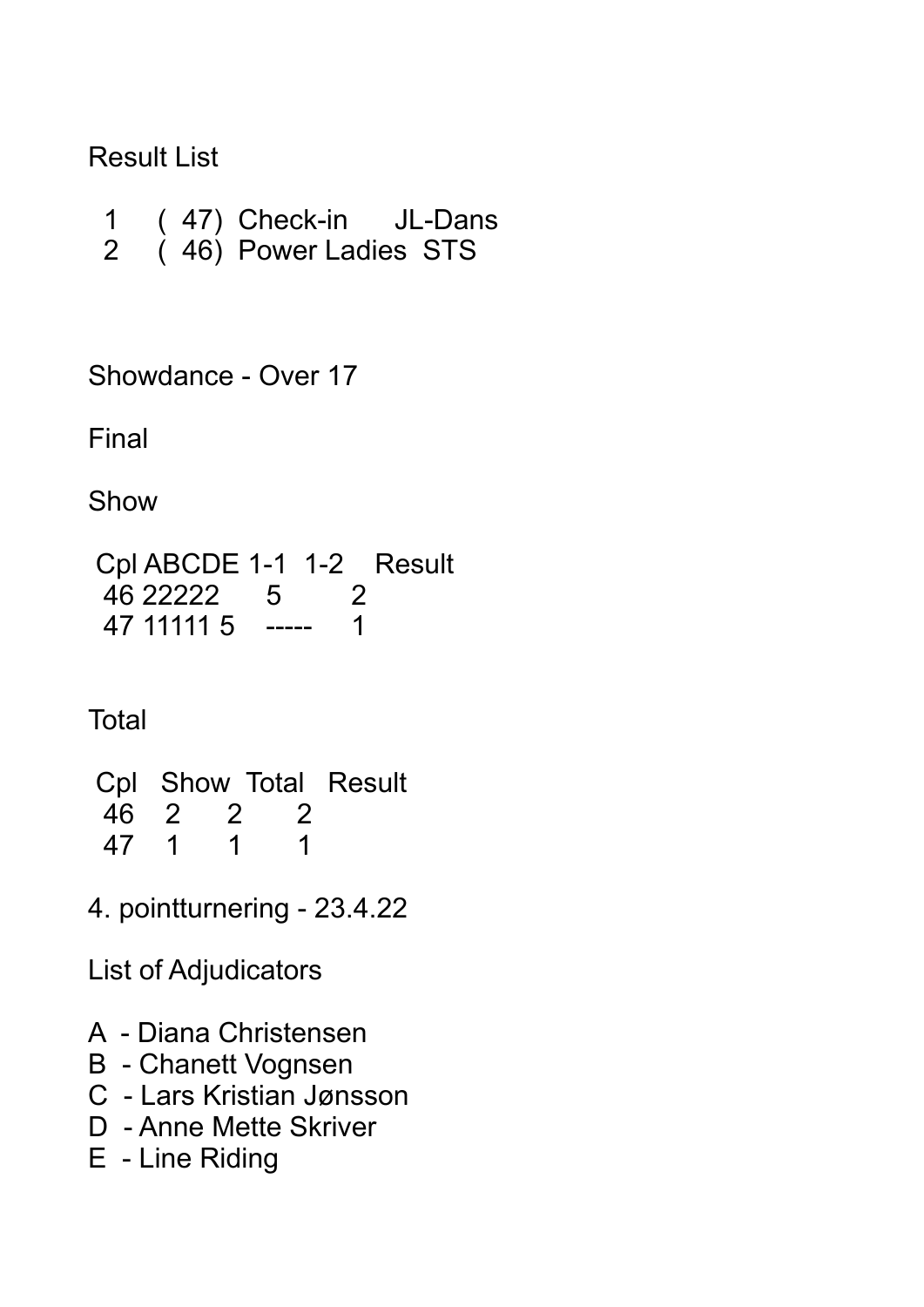List of Panels

Panel 1 : A,B,C,D,E Panel 2 : B,C,E

Rock'n Roll Talent - Børn

Result List

 1 ( 51) Hjælper Hjælper - Sigrun Stubkjær Gregersen **STS**  2 ( 52) Asta Filippa Frederiksen - Lena Piontkowitz **STS** 

Rock'n Roll Talent - Børn

Final

Rock´n roll

 Cpl BCE 1-1 1-2 Result 51 111 3 ----- 1 52 222 3 2

**Total** 

 Cpl Rock Total Result 51 1 1 1 52 2 2 2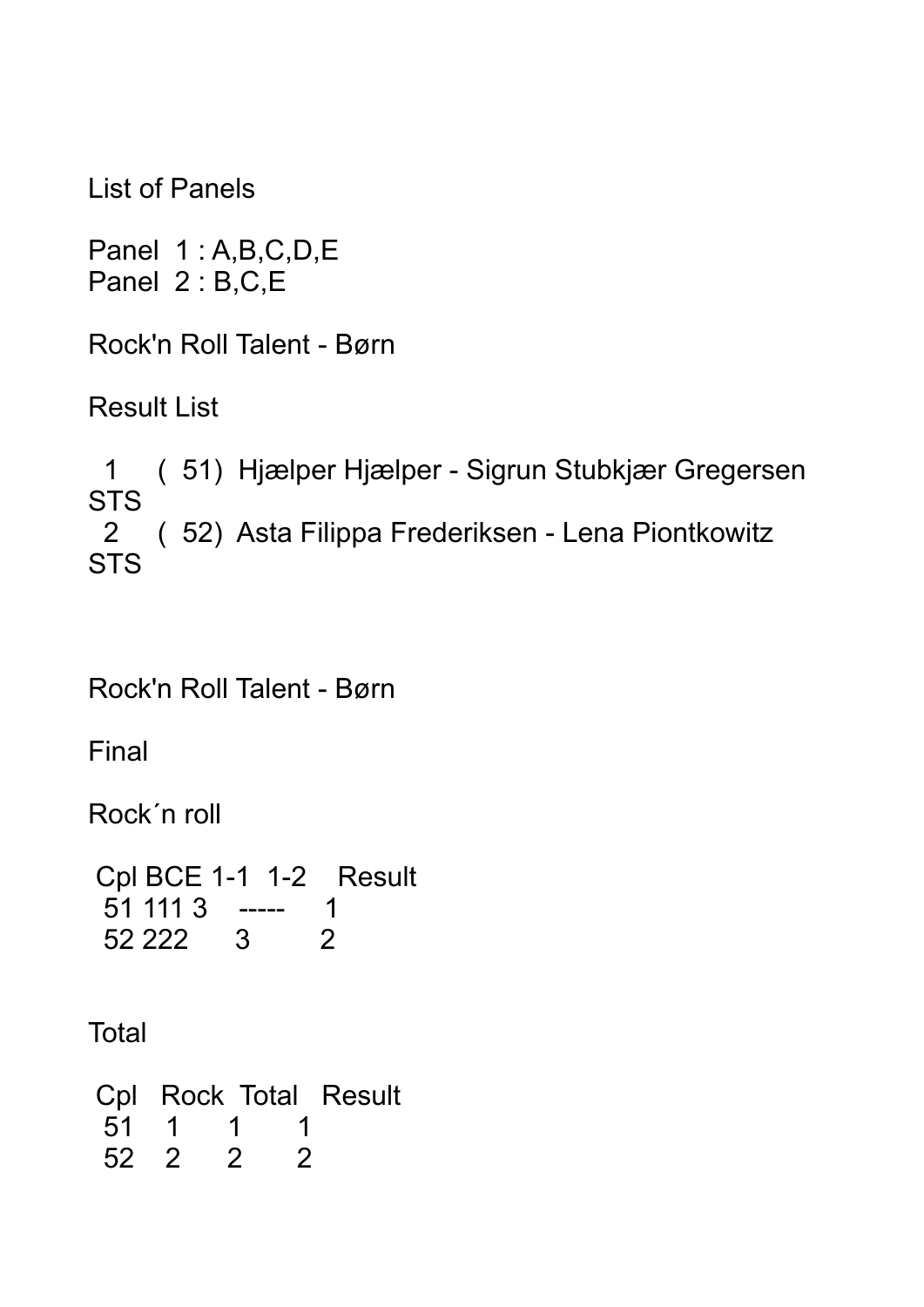4. pointturnering - 23.4.22

List of Adjudicators

- A Diana Christensen
- B Chanett Vognsen
- C Lars Kristian Jønsson
- D Anne Mette Skriver
- E Line Riding

List of Panels

Panel 1 : A,B,C,D,E Panel 2 : B,C,E

Rock'n Roll Talent - Junior

Result List

 1 ( 56) Anne Fuglsang Graversen - Jenni Winther Hald **TRN** 

Rock'n Roll Talent - Junior

Final

Rock´n roll 4. pointturnering - 23.4.22

List of Adjudicators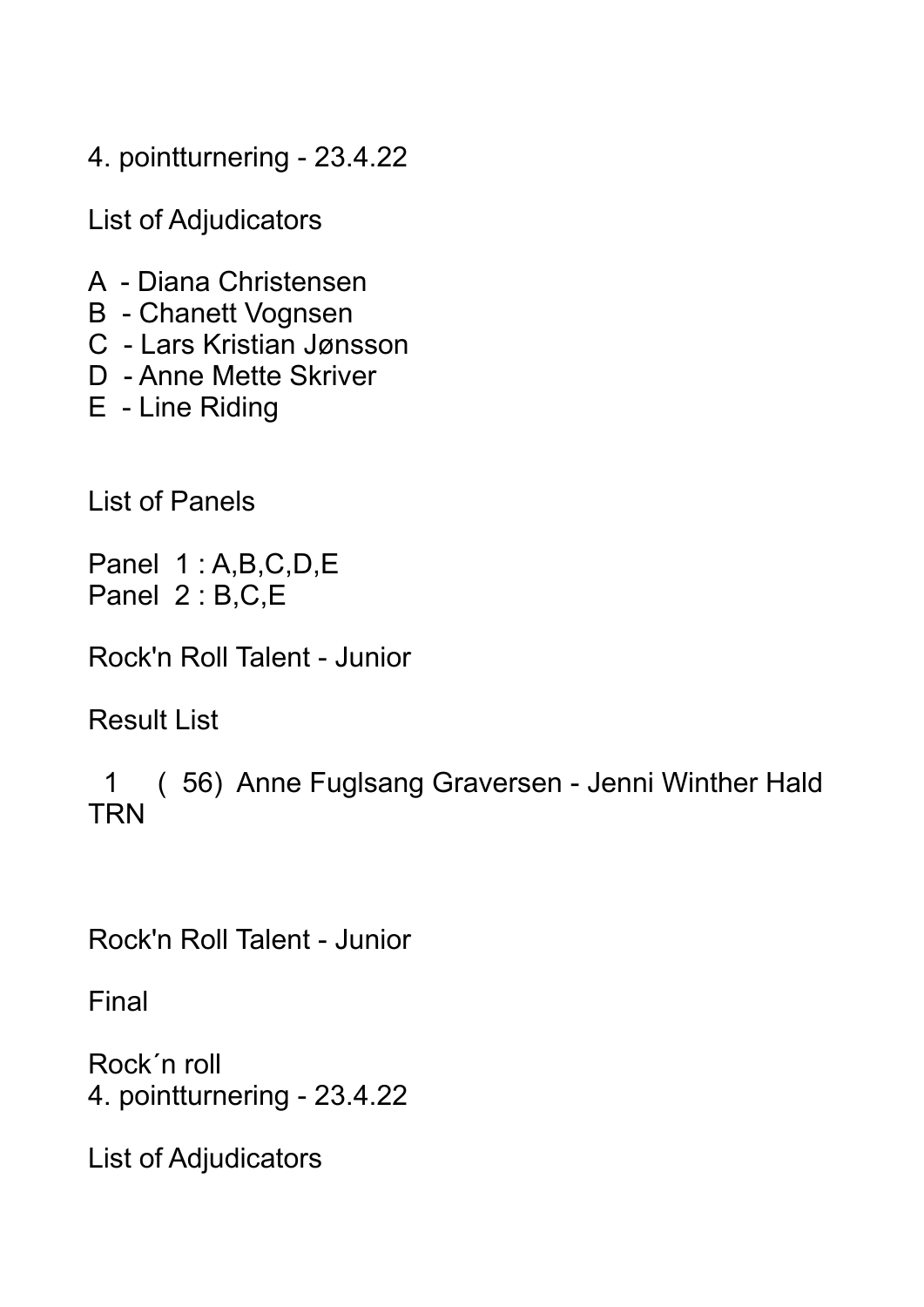- A Diana Christensen
- B Chanett Vognsen
- C Lars Kristian Jønsson
- D Anne Mette Skriver
- E Line Riding

List of Panels

Panel 1:A,B,C,D,E Panel 2 : B,C,E

Rock'n Roll Sport - Børn

Result List

 1 ( 61) Carla Malou Frederiksen - Isabella Bay Grimstrup STS

Rock'n Roll Sport - Børn

Final

Rock´n roll

 Cpl BCE 1-1 Result 61 111 3(3) 1

**Total**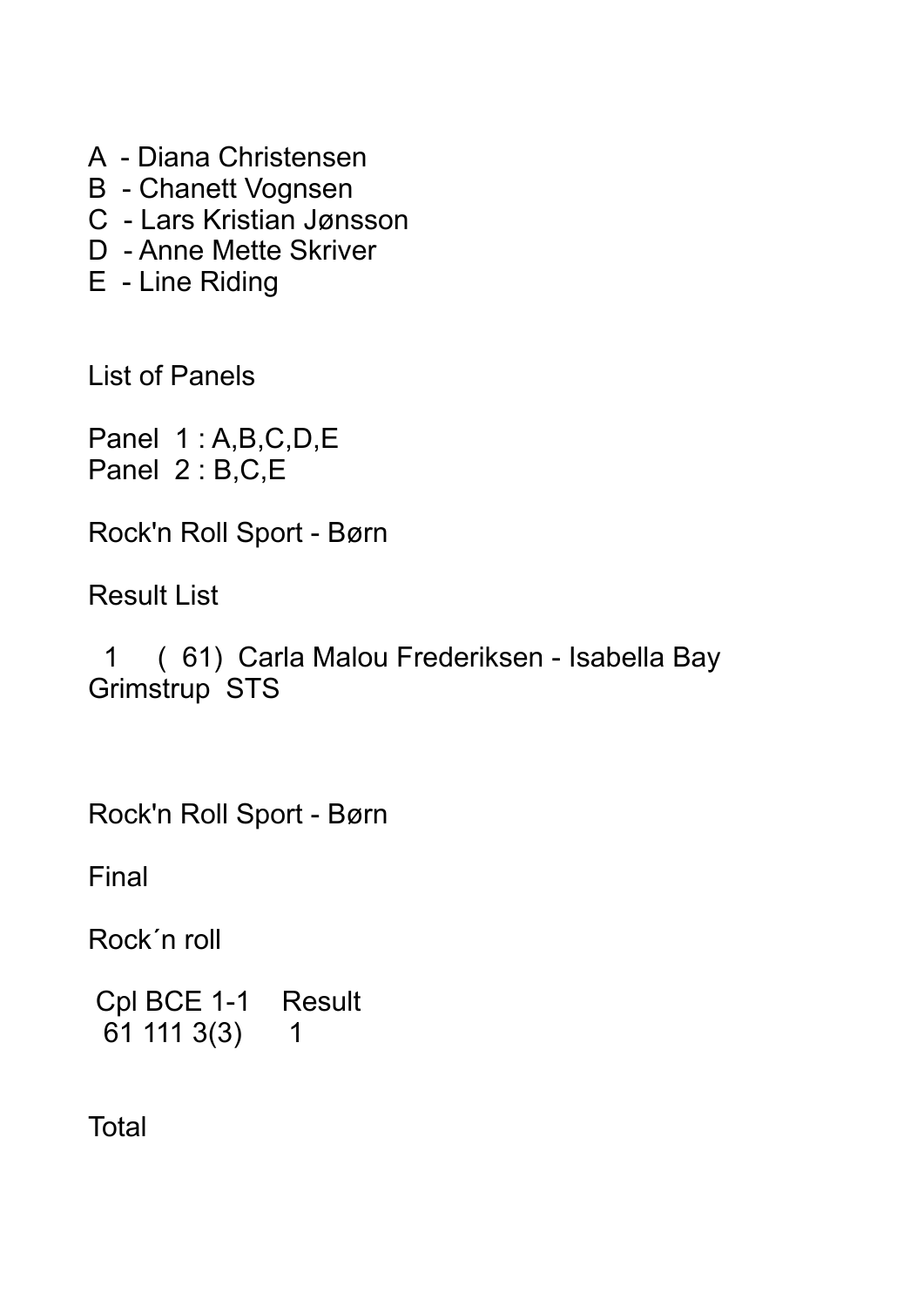Cpl Rock Total Result 61 1 1 1

4. pointturnering - 23.4.22

List of Adjudicators

- A Diana Christensen
- B Chanett Vognsen
- C Lars Kristian Jønsson
- D Anne Mette Skriver
- E Line Riding

List of Panels

Panel 1 : A,B,C,D,E Panel 2 : B,C,E

Rock'n Roll Sport - Voksne

Result List

 1 ( 67) Anders Strøm Møller - Emilie Krogh Pedersen **SSF**  2 ( 66) Lasse Agergaard - Isabella Graff Lauritsen LGF Dans

Rock'n Roll Sport - Voksne

Final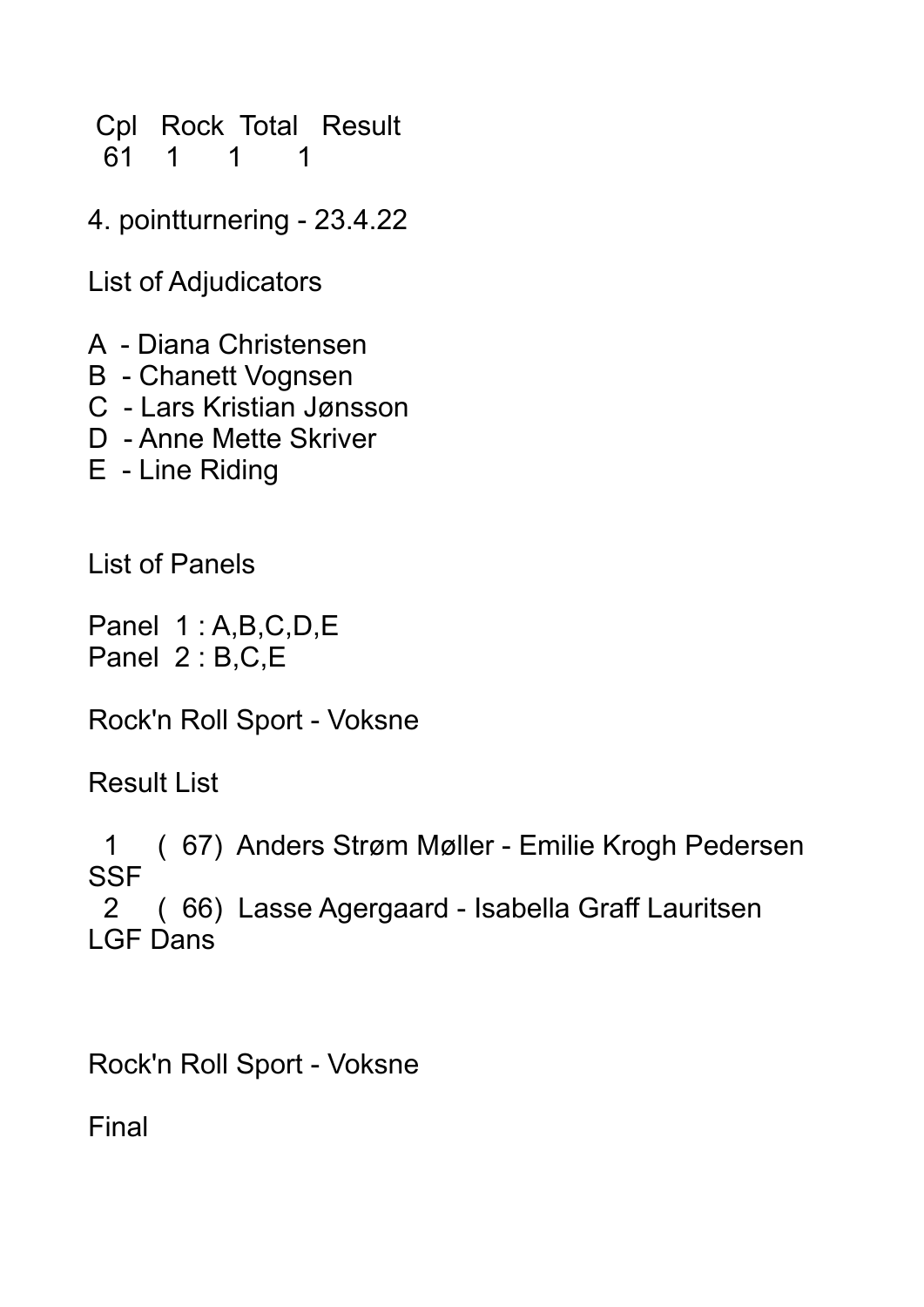## Rock´n roll

```
 Cpl BCE 1-1 1-2 Result
66 222 3 2 
67 111 3 ----- 1
```
**Total** 

 Cpl Rock Total Result 66 2 2 2 67 1 1 1

4. pointturnering - 23.4.22

List of Adjudicators

- A Diana Christensen
- B Chanett Vognsen
- C Lars Kristian Jønsson
- D Anne Mette Skriver
- E Line Riding

List of Panels

Panel 1 : A,B,C,D,E Panel 2 : B,C,E

Disco Duo - Børn II

# Result List

1 ( 73) Klara Wiborg - Signe Snabe LGF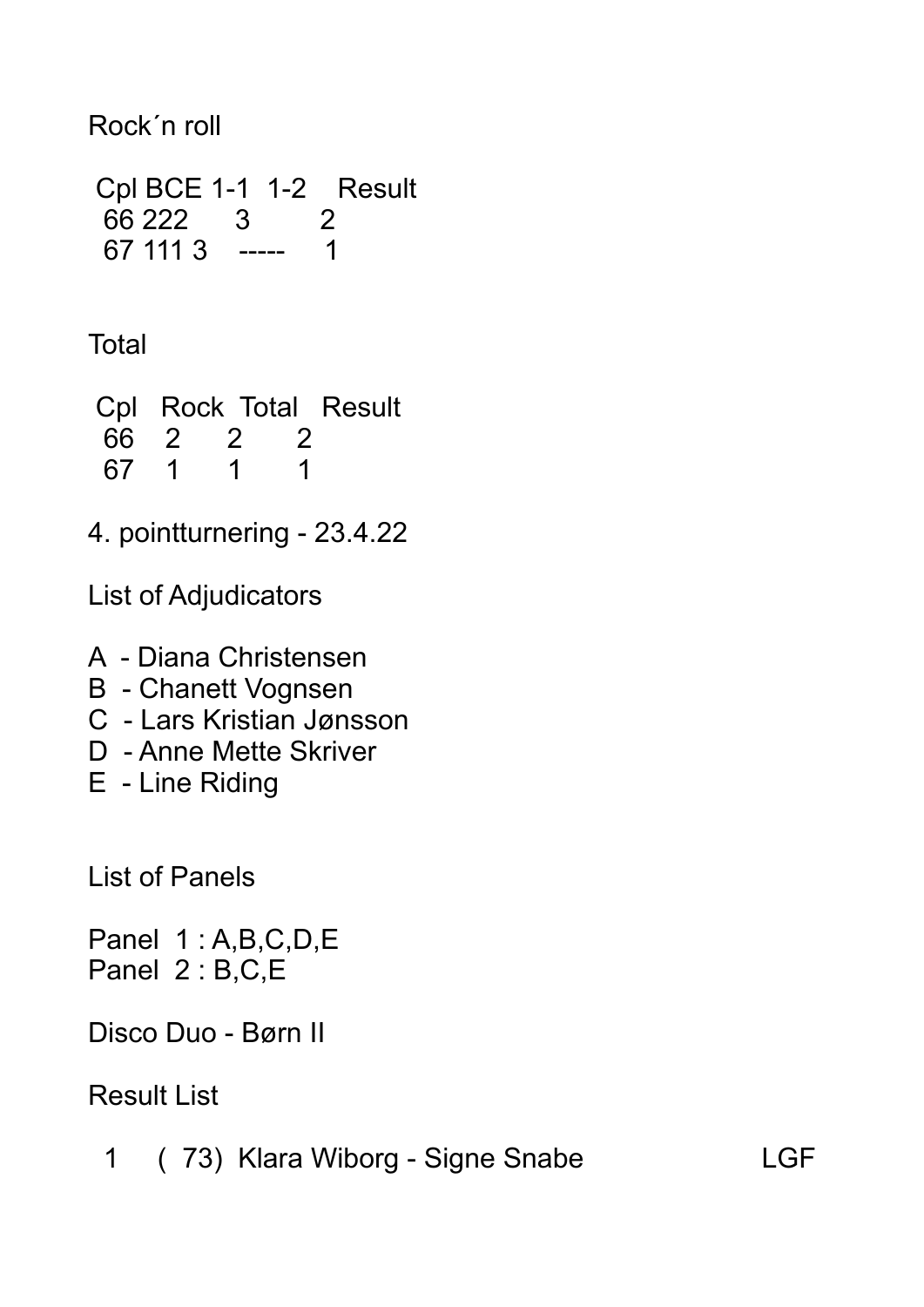Dans -> 2/3 ( 71) Simone Heesche Pedersen - Maya Nynne Rosenvinge STS -> 2/3 ( 72) Xenia Astrup - Emma Emilie Laurberg Thomsen STS

Disco Duo - Børn II

Final 4. pointturnering - 23.4.22

List of Adjudicators

- A Diana Christensen
- B Chanett Vognsen
- C Lars Kristian Jønsson
- D Anne Mette Skriver
- E Line Riding

List of Panels

Panel 1:A,B,C,D,E Panel 2 : B,C,E

Disco Duo - Junior I/2/Ynglinge

Result List

 1 ( 86) Anna Ørnskov - Laura Ravnholt Jessen Yngl STS

2 ( 81) Emma Maria Ciubotaru - Jenni Winther Hald J2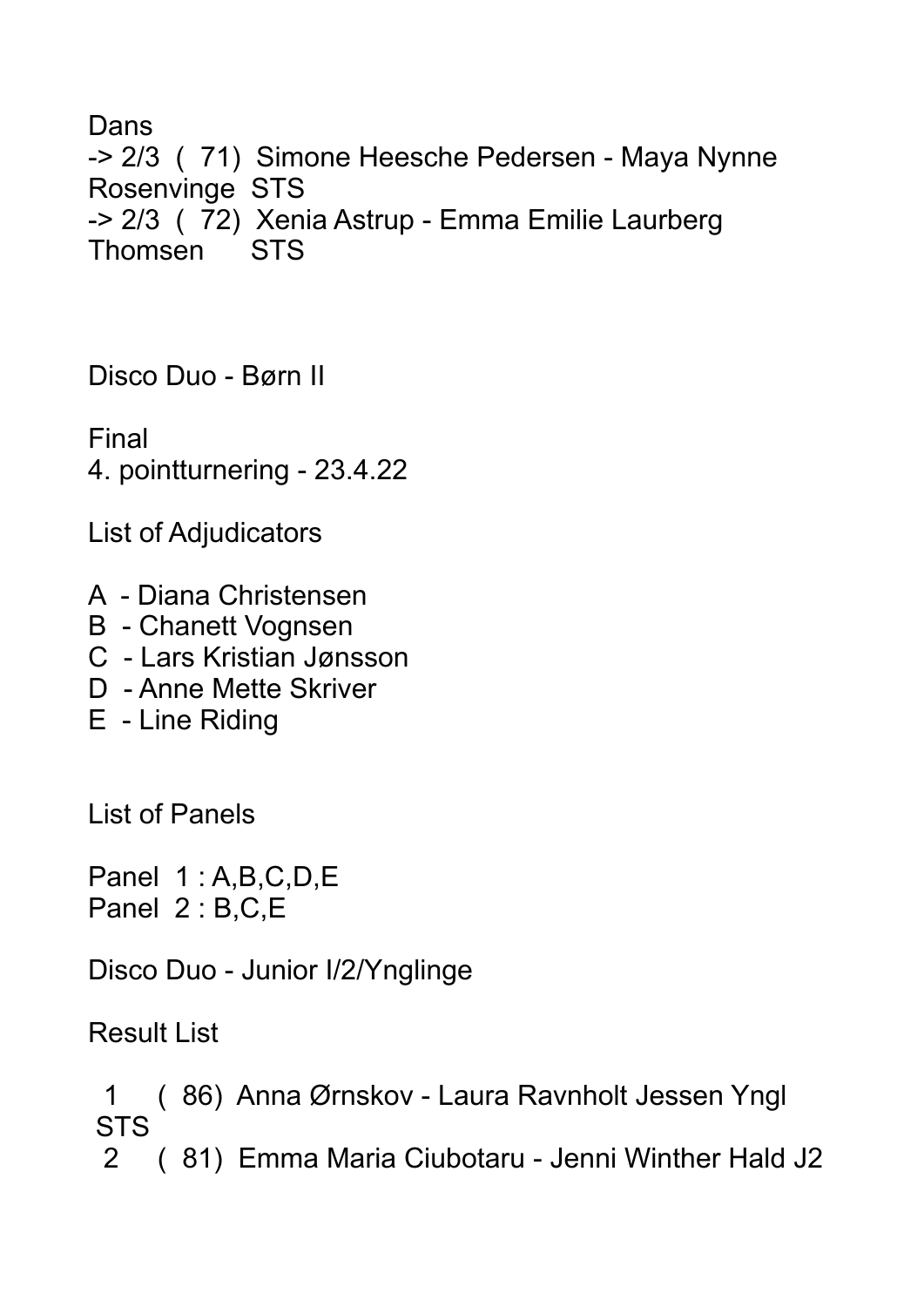**TRN**  3 ( 76) Ziva Merrild Juul Vestergaard - Mille Stobberup **STS**  4 ( 77) Malou Rysgaard - Carla Malou Frederiksen **STS** 

Disco Duo - Junior I/2/Ynglinge

Final

**Disco** 

| Cpl ABCDE 1-1 1-2 1-3 1-4 Result |           |               |  |
|----------------------------------|-----------|---------------|--|
| 76 23333                         | $5 - - -$ | $\mathcal{B}$ |  |
| 77 44444                         | $5 -$     |               |  |
| 81 32222<br>$\overline{A}$       |           |               |  |
| 86 11111 5                       |           |               |  |

**Total** 

| Cpl Disc Total Result |
|-----------------------|
| 3                     |
| 4                     |
| 2                     |
|                       |
|                       |

4. pointturnering - 23.4.22

List of Adjudicators

A - Diana Christensen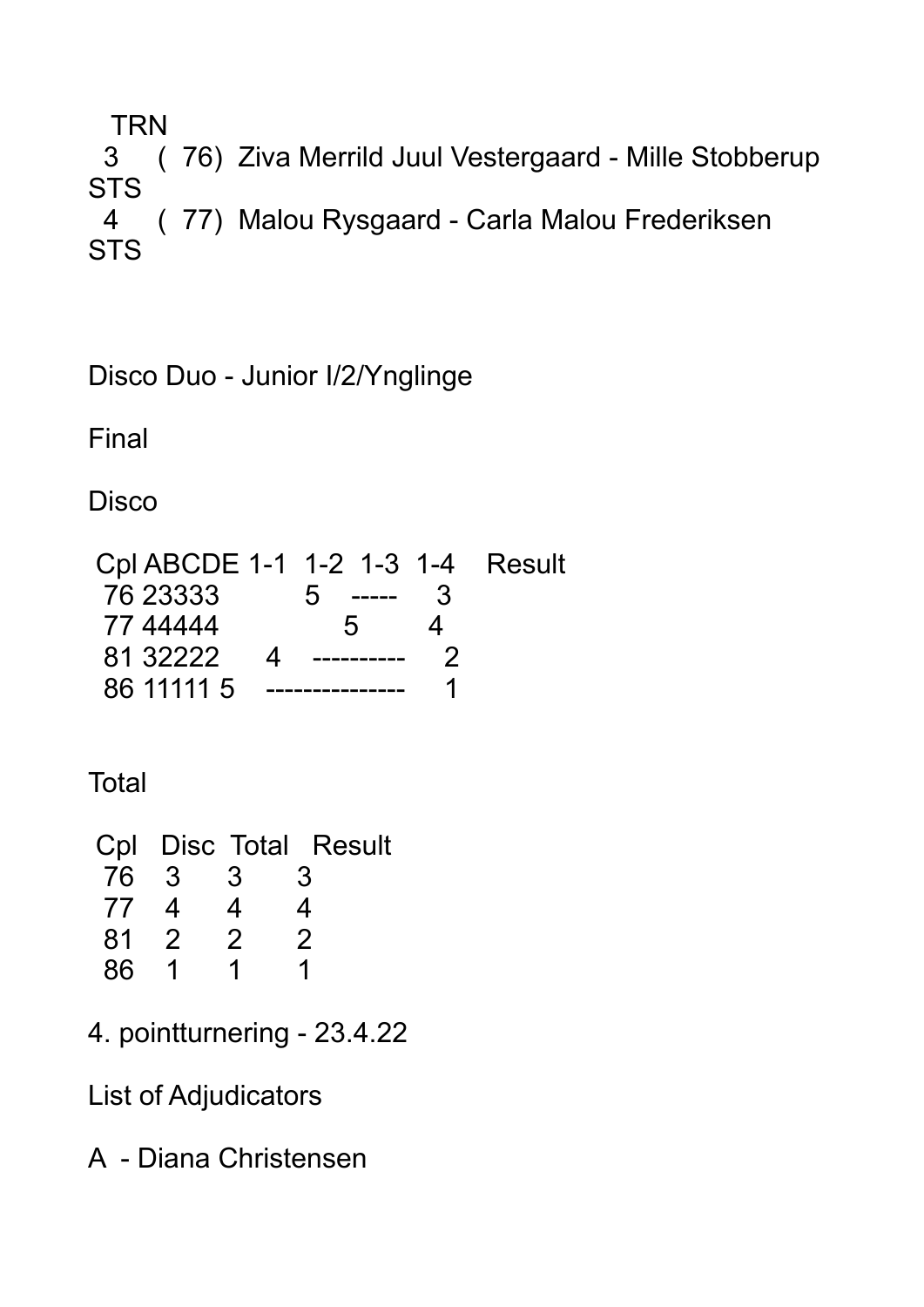B - Chanett Vognsen C - Lars Kristian Jønsson D - Anne Mette Skriver E - Line Riding

List of Panels

Panel 1 : A,B,C,D,E Panel 2 : B,C,E

Hip Hop Duo - Minibørn / Børn II

Result List

 1 ( 96) Maya Nynne Rosenvinge - Nicoline Højager Clausen STS 2 ( 91) Johanne Højme Kristiansen - Mathilde Højager Clausen STS

Hip Hop Duo - Minibørn / Børn II

Final

**HipHop** 

 Cpl ABCDE 1-1 1-2 Result 91 12222 5 2 96 21111 4 ----- 1

**Total**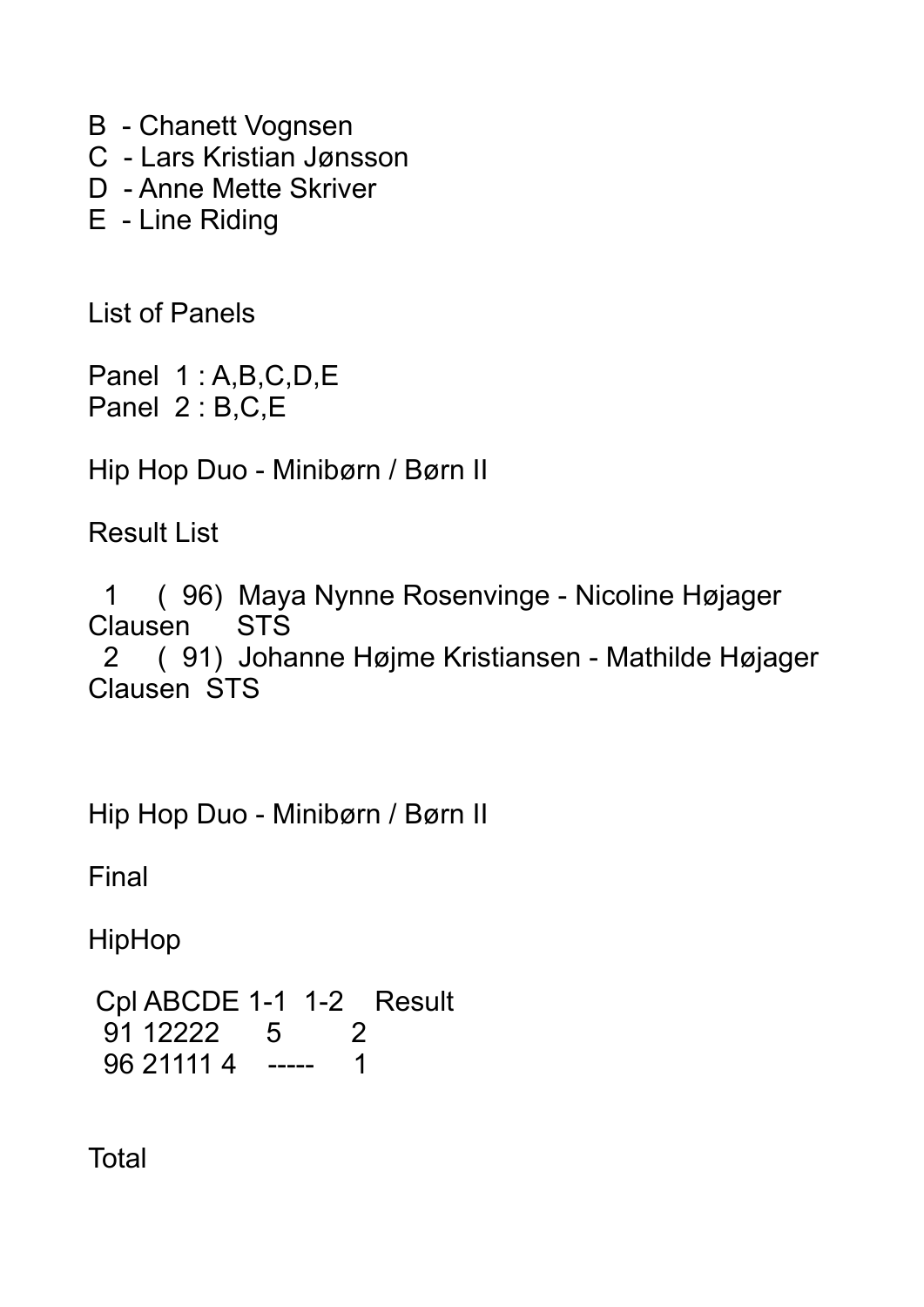Cpl HipH Total Result 91 2 2 2 96 1 1 1

4. pointturnering - 23.4.22

List of Adjudicators

A - Diana Christensen

- B Chanett Vognsen
- C Lars Kristian Jønsson
- D Anne Mette Skriver
- E Line Riding

List of Panels

Panel 1 : A,B,C,D,E Panel 2 : B,C,E

Hip Hop Duo - Junior I/II

Result List

 1 ( 102) Carla Malou Frederiksen - Isabella Bay Grimstrup STS

 2 ( 106) Dagmar Hvolbæk - Ziva Merrild Juul Vestergaard STS

Hip Hop Duo - Junior I/II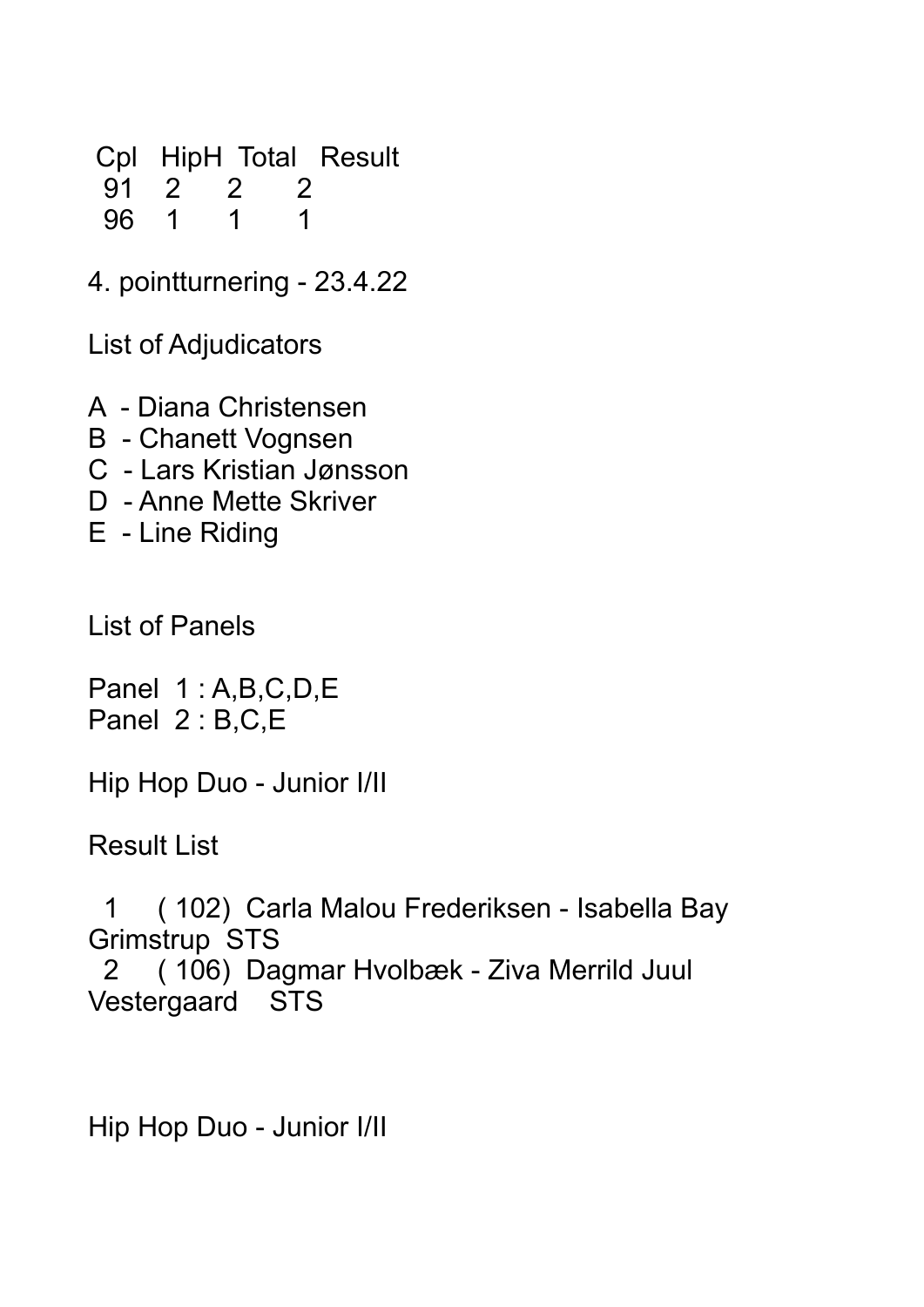Final

HipHop

```
 Cpl ABCDE 1-1 1-2 Result
102 11112 4 ----- 1 
106 22221 5 2
```
Total

|       |           |                | Cpl HipH Total Result |
|-------|-----------|----------------|-----------------------|
|       | 102 1 1 1 |                |                       |
| 106 2 |           | $\overline{2}$ | $\overline{2}$        |

4. pointturnering - 23.4.22

List of Adjudicators

- A Diana Christensen
- B Chanett Vognsen
- C Lars Kristian Jønsson
- D Anne Mette Skriver
- E Line Riding

List of Panels

Panel 1 : A,B,C,D,E Panel 2 : B,C,E

Disco Solo - Minibørn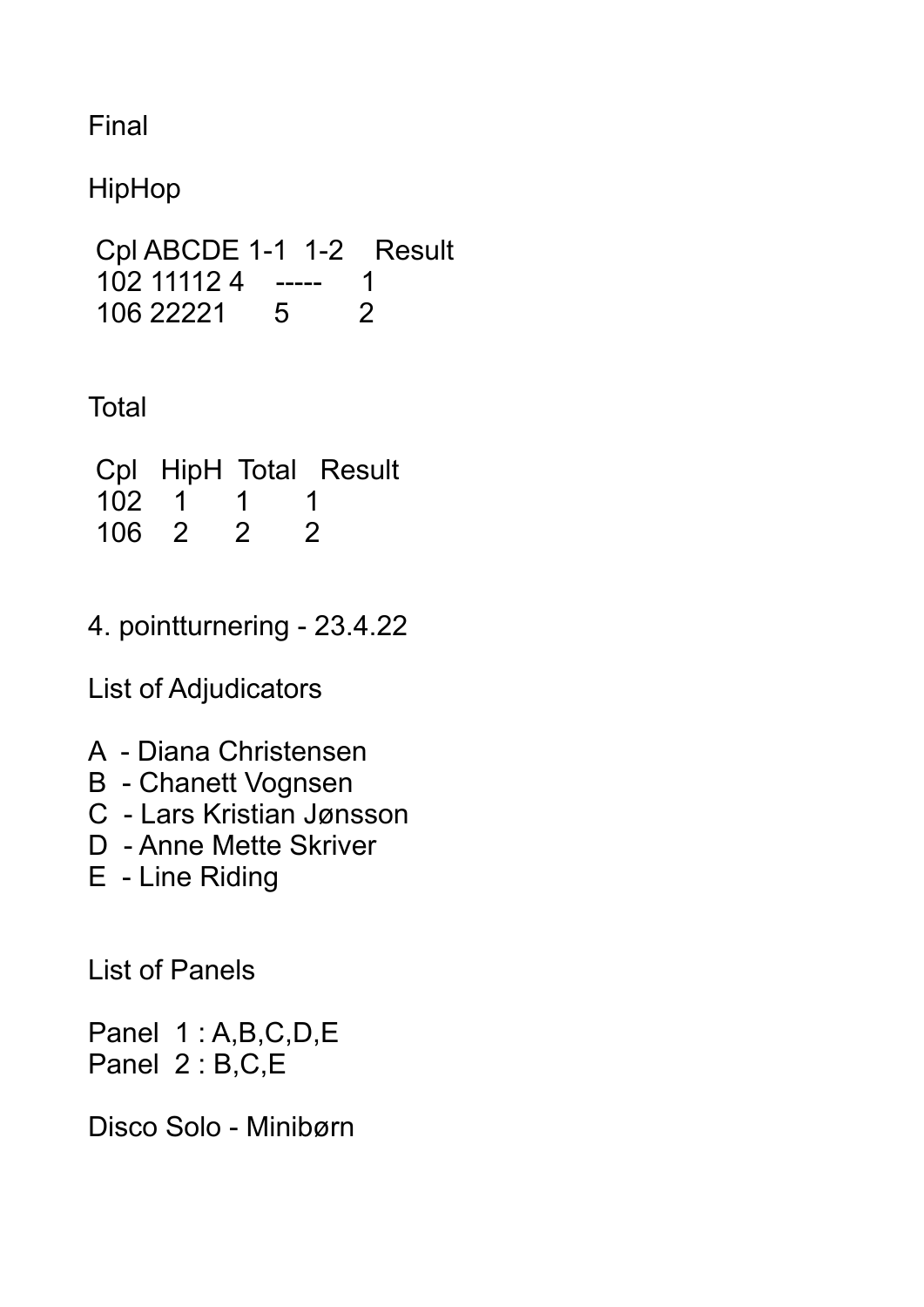#### Result List

- 1 ( 113) Johanne Højme Kristiansen STS
- 2 ( 111) Mikkeline Møller Jakobsen TRN
- 3 ( 112) Elisa Stubkjær Gregersen STS
- 4 ( 114) Mathilde Højager Clausen STS

Disco Solo - Minibørn

Final

**Disco** 

 Cpl ABCDE 1-1 1-2 1-3 1-4 Result 111 13212 4 ---------- 2 112 22333 5 ----- 3 113 41121 3 --------------- 1 114 34444 5 4

**Total** 

 Cpl Disc Total Result 111 2 2 2 112 3 3 3 113 1 1 1 114 4 4 4

4. pointturnering - 23.4.22

List of Adjudicators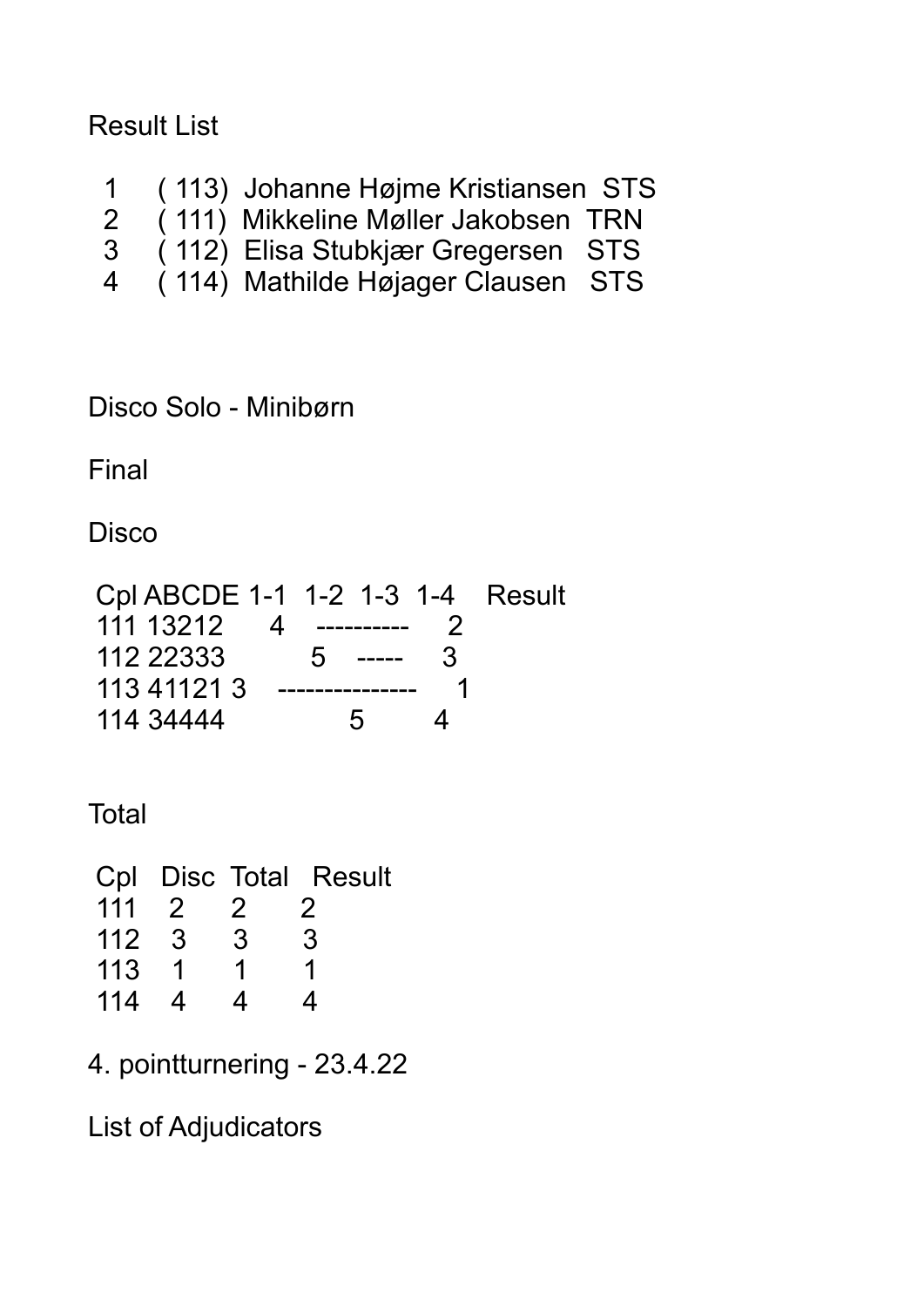- A Diana Christensen
- B Chanett Vognsen
- C Lars Kristian Jønsson
- D Anne Mette Skriver
- E Line Riding

List of Panels

Panel 1:A,B,C,D,E Panel 2 : B,C,E

Disco Solo - Børn I

Result List

|                | (124) Lærke Holst Mose              | <b>TRN</b>      |
|----------------|-------------------------------------|-----------------|
| $\overline{2}$ | (121) Abbi Knudsen                  | <b>LGF Dans</b> |
| 3              | (123) Sigrun Stubkjær Gregersen STS |                 |
| 4              | (126) Clara Sakskjær                | TRN             |
| 5              | (125) Asta Filippa Frederiksen STS  |                 |
| 6              | (127) Simone Heesche Pedersen STS   |                 |
| $\mathbf{7}$   | (122) Thea Brink                    | TRN             |

Disco Solo - Børn I

Final

**Disco** 

 Cpl ABCDE 1-1 1-2 1-3 1-4 1-5 1-6 1-7 Result 121 32123 3 ------------------------- 2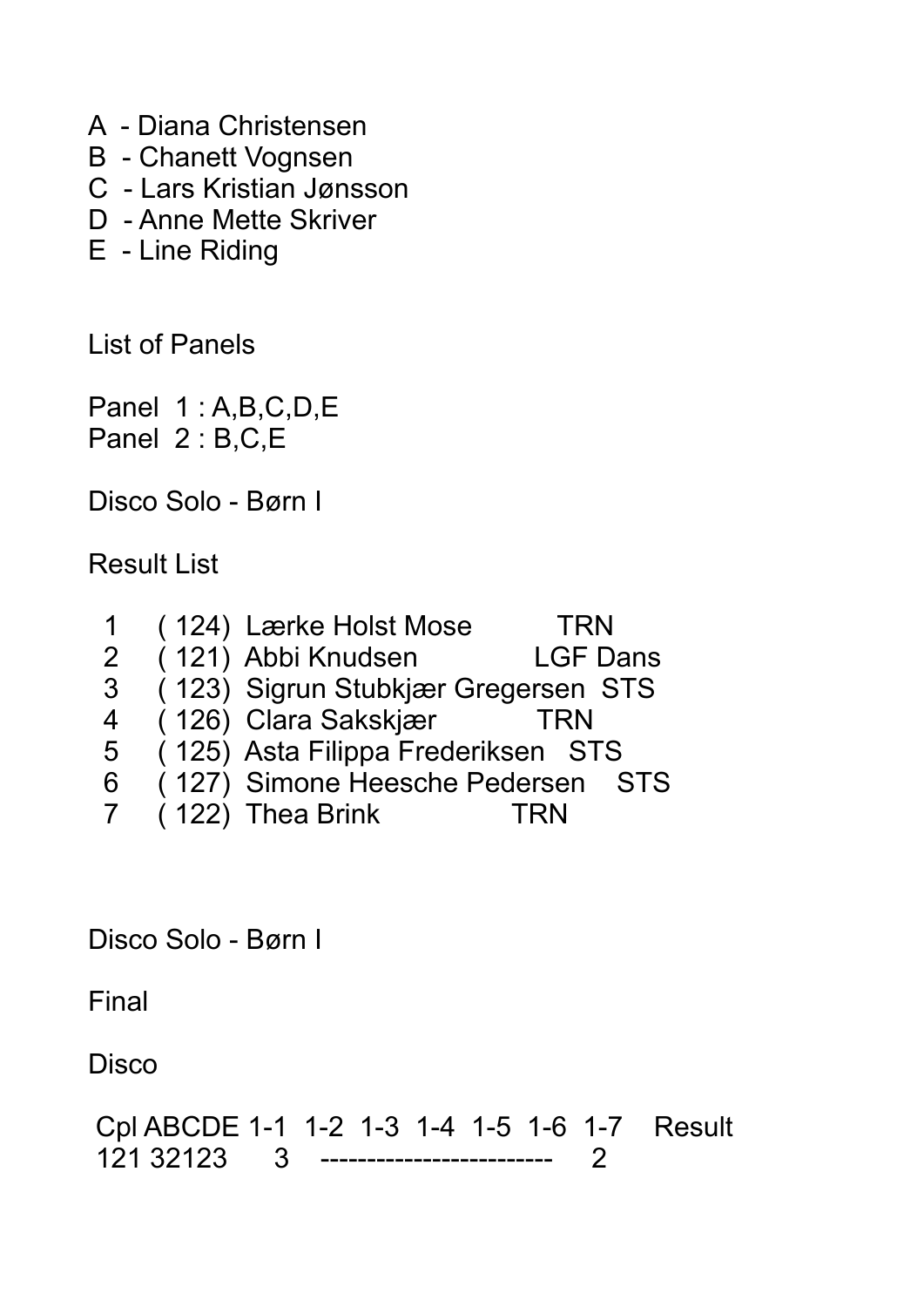

#### **Total**

| Cpl |               |   | Disc Total Result   |
|-----|---------------|---|---------------------|
| 121 | $\mathcal{P}$ | 2 | $\overline{2}$      |
| 122 | $\mathcal{I}$ | 7 | $\overline{\prime}$ |
| 123 | 3             | 3 | 3                   |
| 124 |               | 1 | 1                   |
| 125 | 5             | 5 | 5                   |
| 126 | 4             | 4 | 4                   |
| 127 | հ             | հ | հ                   |

4. pointturnering - 23.4.22

List of Adjudicators

- A Diana Christensen
- B Chanett Vognsen
- C Lars Kristian Jønsson
- D Anne Mette Skriver
- E Line Riding

List of Panels

Panel 1:A,B,C,D,E Panel 2 : B,C,E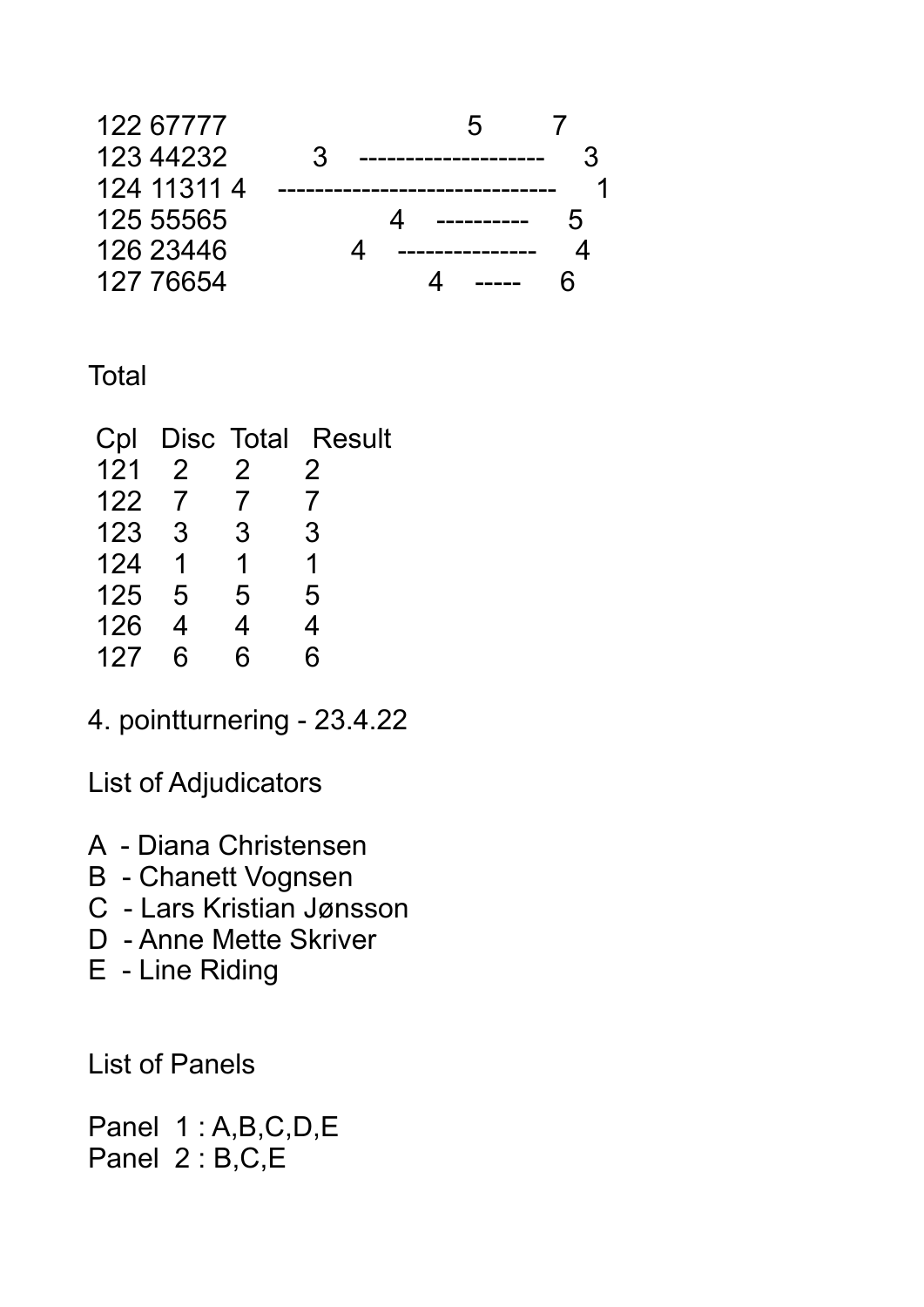Disco Solo - Børn II

Round 1

**Disco**  Cpl ABCDE Total Recalled 131 11211 6 1 132 23221 10 1 133 34342 16 1<br>134 45455 23 2 134 45455 23 2 135 54454 22 2 136 22143 12 1 137 54353 20 2 138 34243 16 1

Group 1 : 131 132 133 136 138

Group 2 : 134 135 137

4. pointturnering - 23.4.22

List of Adjudicators

- A Diana Christensen
- B Chanett Vognsen
- C Lars Kristian Jønsson
- D Anne Mette Skriver
- E Line Riding

List of Panels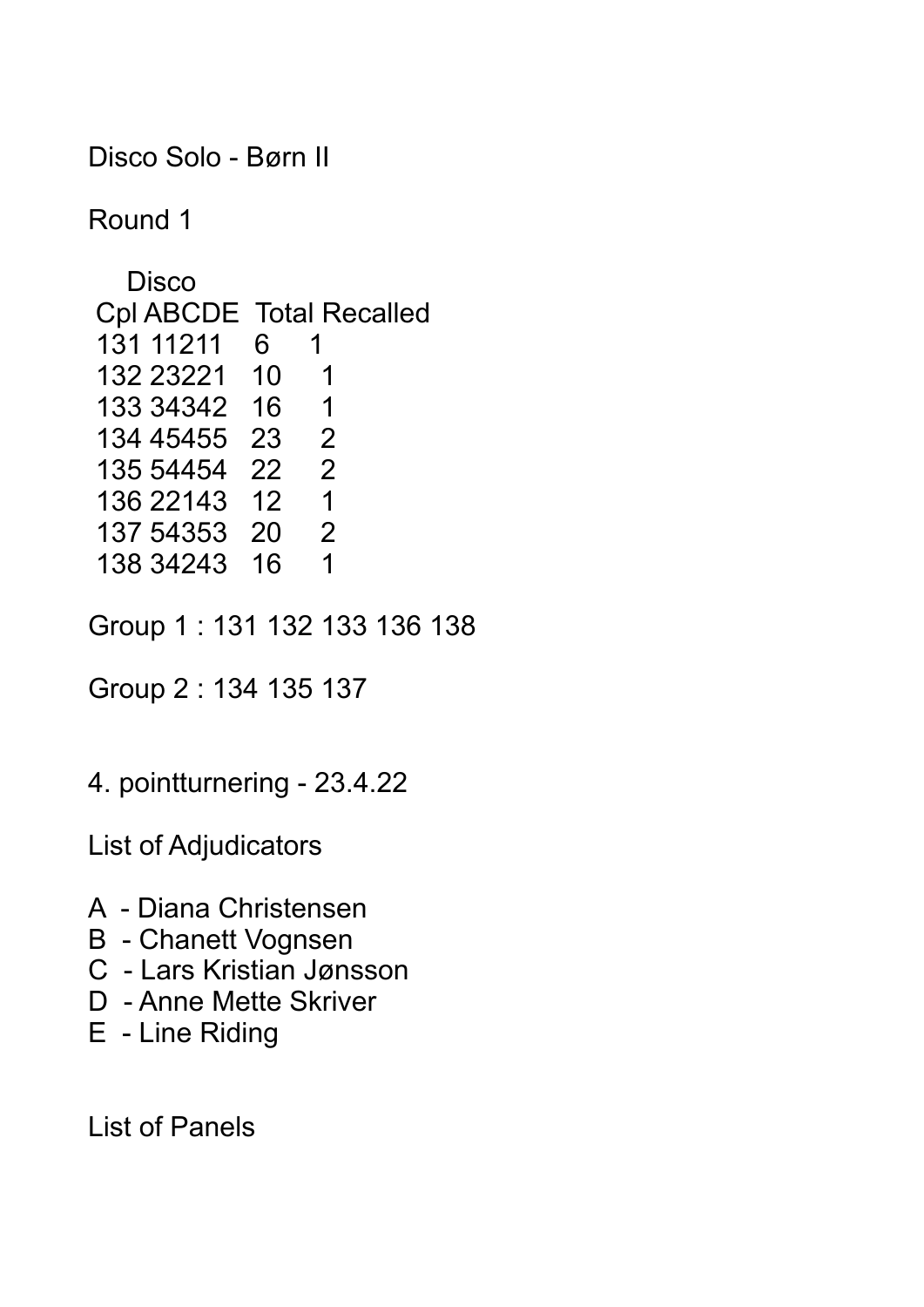Panel 1 : A,B,C,D,E Panel 2 : B,C,E

Disco Solo - Børn II - Finale A

Result List

|                | (131) Isabella Bay Grimstrup STS   |                 |
|----------------|------------------------------------|-----------------|
| $\overline{2}$ | (132) Signe Snabe                  | <b>LGF Dans</b> |
| 3              | (133) Bjørk Liv Skyt Drivsholm STS |                 |
| 4              | (136) Klara Wiborg                 | <b>LGF Dans</b> |
| 5              | (138) Maya Nynne Rosenvinge STS    |                 |

Disco Solo - Børn II - Finale A

Final

**Disco** 

 Cpl ABCDE 1-1 1-2 1-3 1-4 1-5 Result 131 11111 5 -------------------- 1 132 42322 3 --------------- 2 133 53244 4 ----- 3 136 25453 3(9) ----- 4 138 34535 3(10)----- 5

**Total** 

|       |         |                | Cpl Disc Total Result |
|-------|---------|----------------|-----------------------|
|       | 131 1 1 |                |                       |
| 132 2 |         | $\overline{2}$ | - 2                   |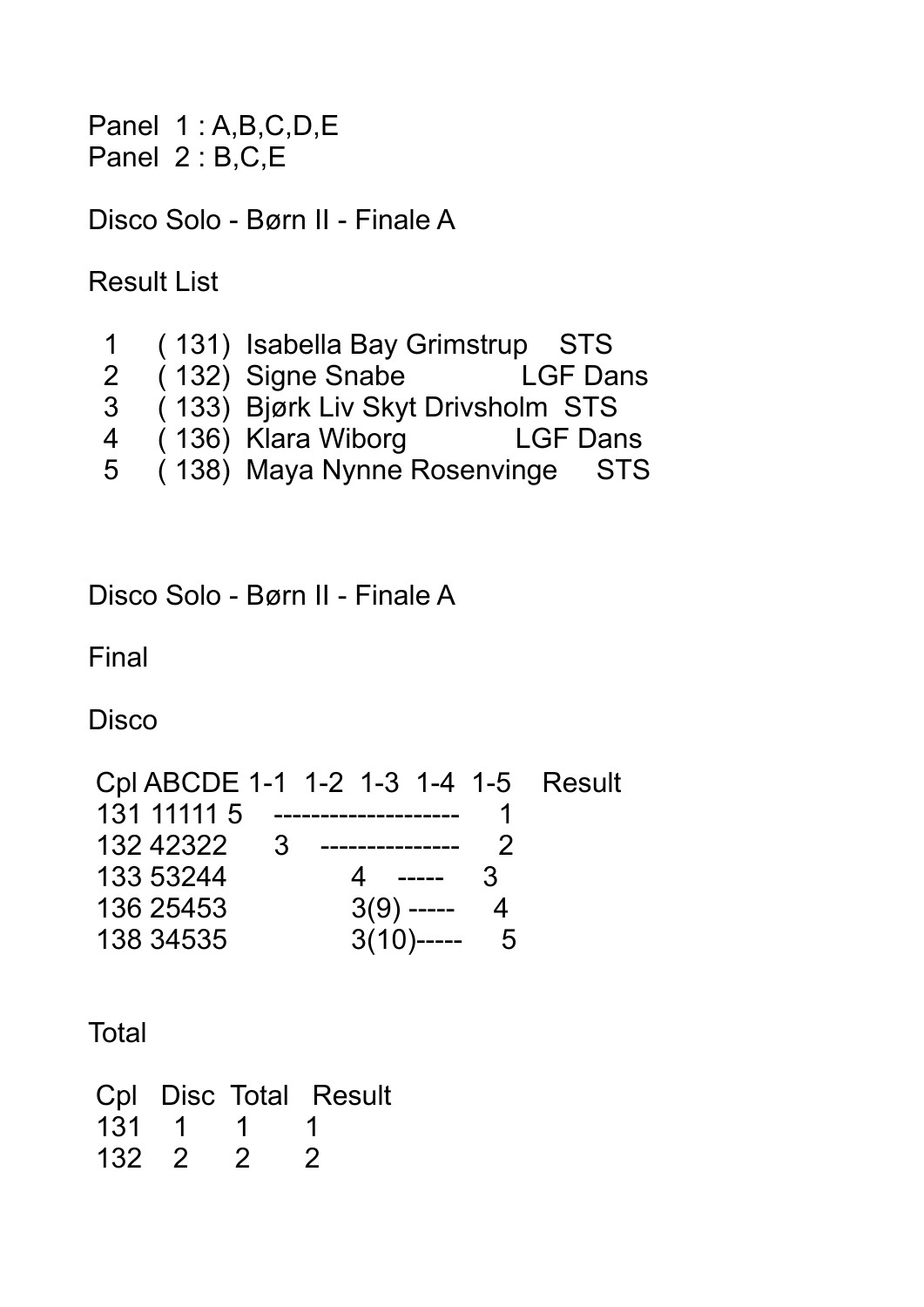| 133 | 3 | 3 | 3 |
|-----|---|---|---|
| 136 | 4 | 4 | 4 |
| 138 | 5 | 5 | 5 |

4. pointturnering - 23.4.22

List of Adjudicators

- A Diana Christensen
- B Chanett Vognsen
- C Lars Kristian Jønsson
- D Anne Mette Skriver
- E Line Riding

List of Panels

Panel 1 : A,B,C,D,E Panel 2 : B,C,E

Disco Solo - Børn II - Finale B

Result List

|  |  | (137) Emma Emilie Laurberg Thomsen STS |  |  |  |
|--|--|----------------------------------------|--|--|--|
|--|--|----------------------------------------|--|--|--|

- 2 ( 135) Laura Fuglsang Birch LGF Dans<br>3 ( 134) Xenia Astrup STS
- $( 134)$  Xenia Astrup

Disco Solo - Børn II - Finale B

Final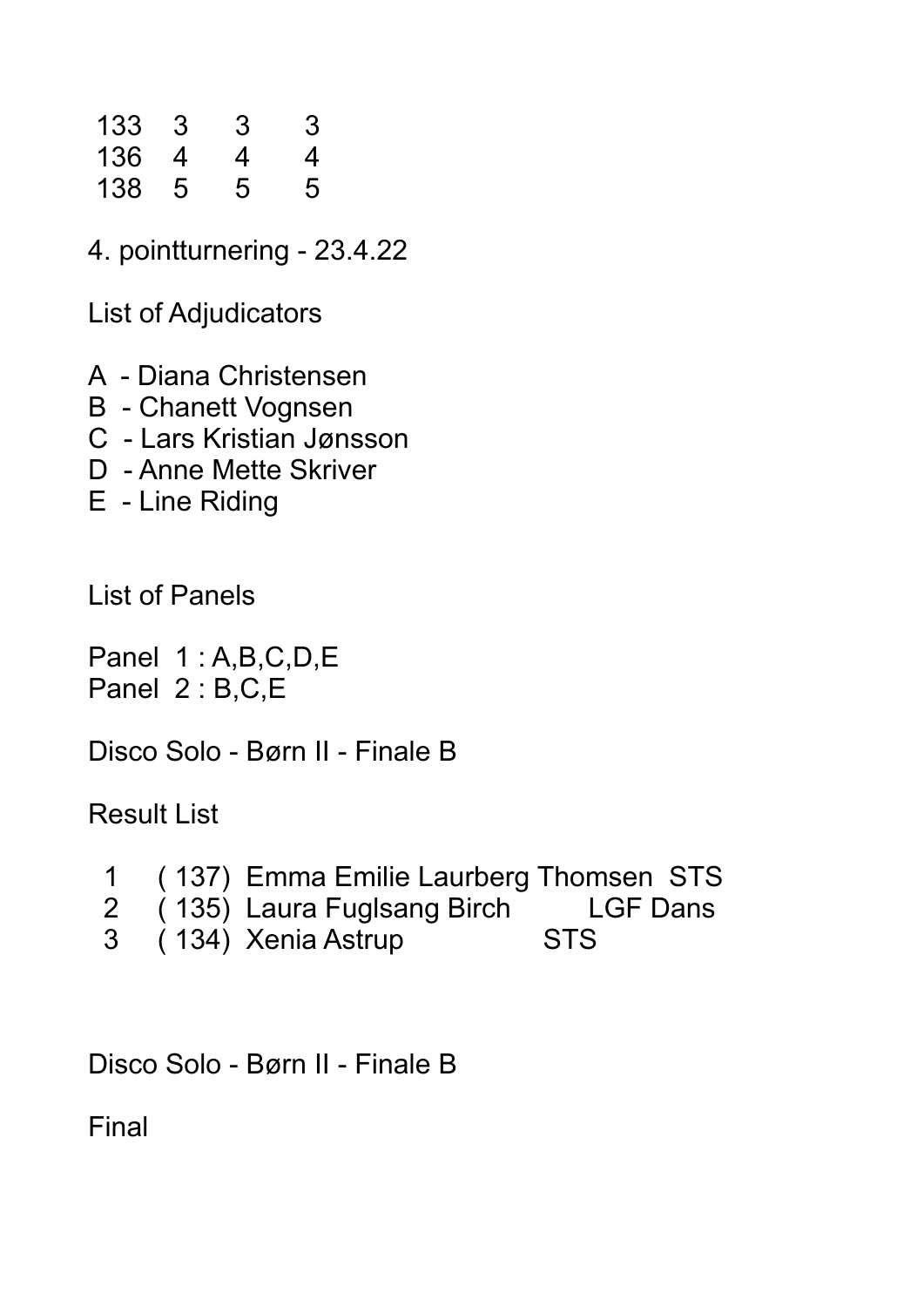#### **Disco**

 Cpl ABCDE 1-1 1-2 1-3 Result 134 32233 5 3 135 23311 3 ----- 2 137 11122 3 ---------- 1

## **Total**

|       |                          |                         | Cpl Disc Total Result |
|-------|--------------------------|-------------------------|-----------------------|
| 134 3 |                          | $\overline{\mathbf{3}}$ | 3                     |
| 135 2 |                          | $\mathcal{P}$           | $\mathcal{P}$         |
| 137   | $\overline{\phantom{1}}$ | 1                       |                       |

4. pointturnering - 23.4.22

List of Adjudicators

- A Diana Christensen
- B Chanett Vognsen
- C Lars Kristian Jønsson
- D Anne Mette Skriver
- E Line Riding

List of Panels

Panel 1 : A,B,C,D,E Panel 2 : B,C,E

Disco Solo - Junior I

Round 1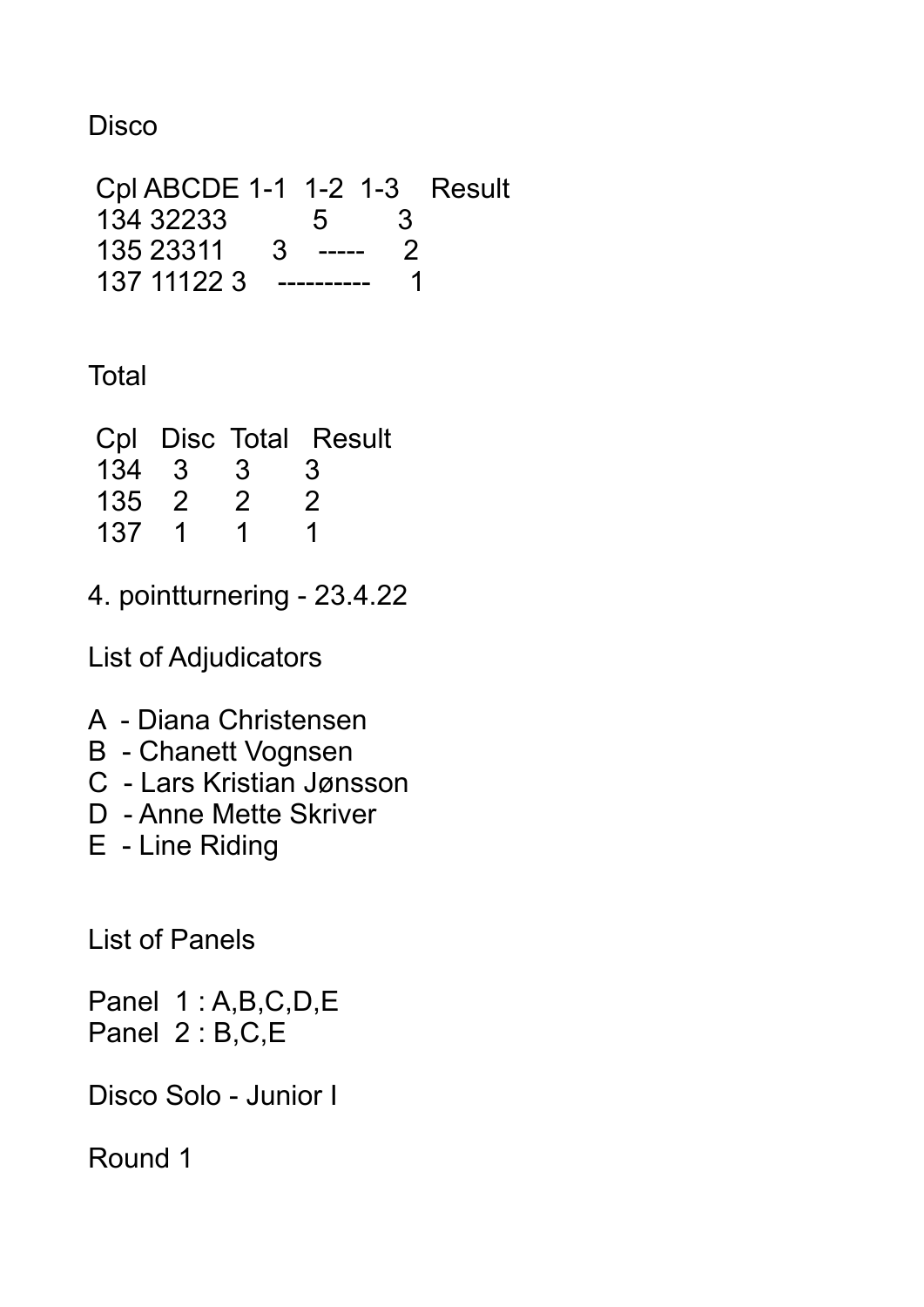- Disco Cpl ABCDE Total Recalled 141 44433 18 2 142 33344 17 2 143 32122 10 1 144 22332 12 1 145 43343 17 2 146 34432 16 1 147 31112 8 1 148 11221 7 1
- Group 1 : 143 144 146 147 148

Group 2 : 141 142 145

4. pointturnering - 23.4.22

List of Adjudicators

- A Diana Christensen
- B Chanett Vognsen
- C Lars Kristian Jønsson
- D Anne Mette Skriver
- E Line Riding

List of Panels

Panel 1 : A,B,C,D,E Panel 2 : B,C,E

Disco Solo - Junior I - Finale A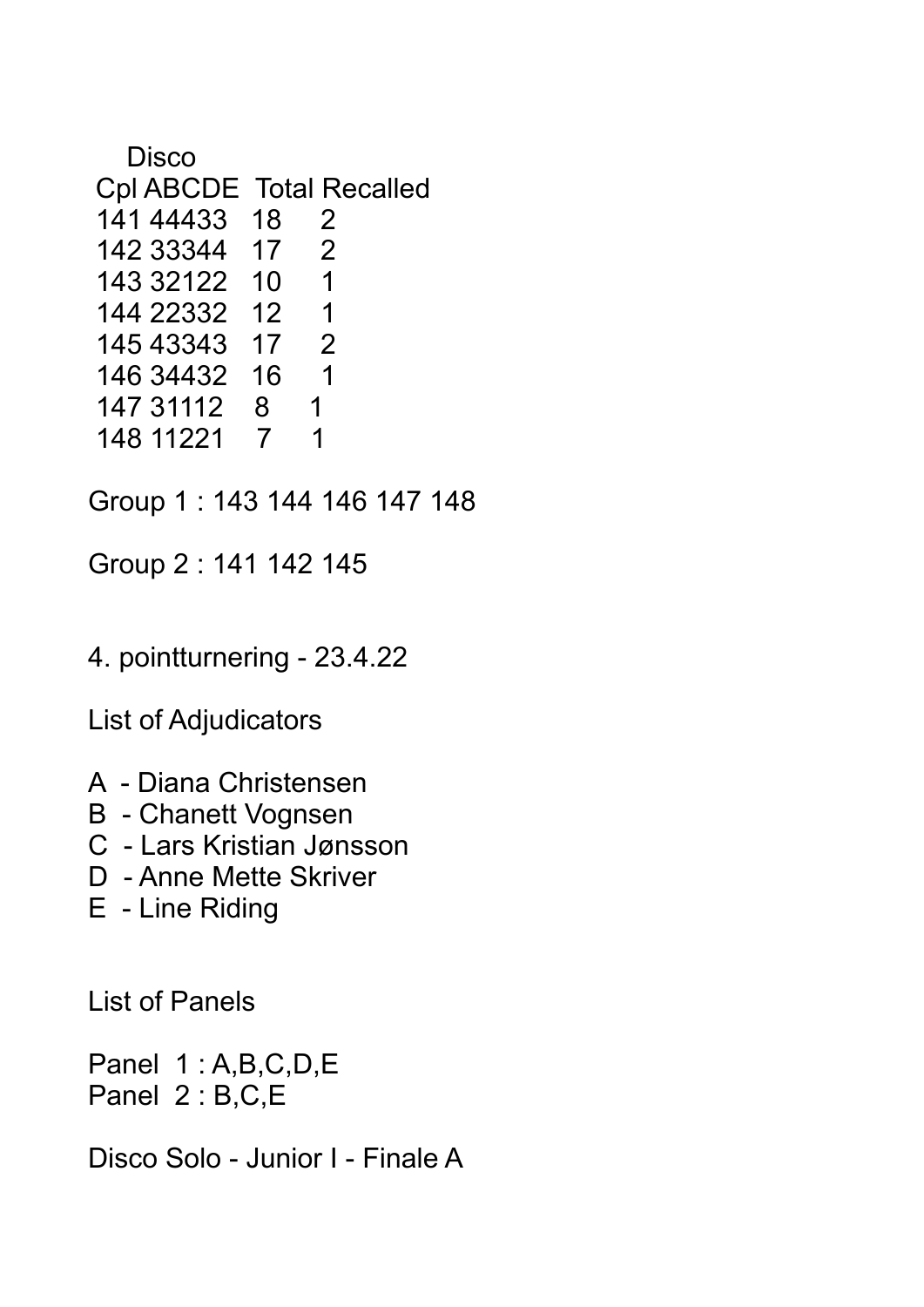Result List

- 1 (147) Laura Ravnholt Jessen STS<br>2 (148) Asta Kæmpe LGF Dans
- 2  $(\overline{)148}$  Asta Kæmpe
- 3 ( 144) Mille Stobberup STS
- 4 ( 143) Malou Rysgaard STS
- 5 ( 146) Carla Malou Frederiksen STS

Disco Solo - Junior I - Finale A

Final

**Disco** 

|             | Cpl ABCDE 1-1 1-2 1-3 1-4 1-5 Result |  |
|-------------|--------------------------------------|--|
| 143 44343   | ------<br>$\mathbf{b}$               |  |
| 144 12434   | 3<br>$\mathbf{3}$<br>----------      |  |
| 146 55555   | h.<br>$\mathbf{b}$                   |  |
| 147 31112 3 |                                      |  |
| 148 23221   |                                      |  |

Total

| Cpl |    |   | Disc Total Result |
|-----|----|---|-------------------|
| 143 | 4  | 4 | 4                 |
| 144 | -3 | 3 | 3                 |
| 146 | 5  | 5 | 5                 |
| 147 |    | 1 |                   |
| 148 |    | 2 | 2                 |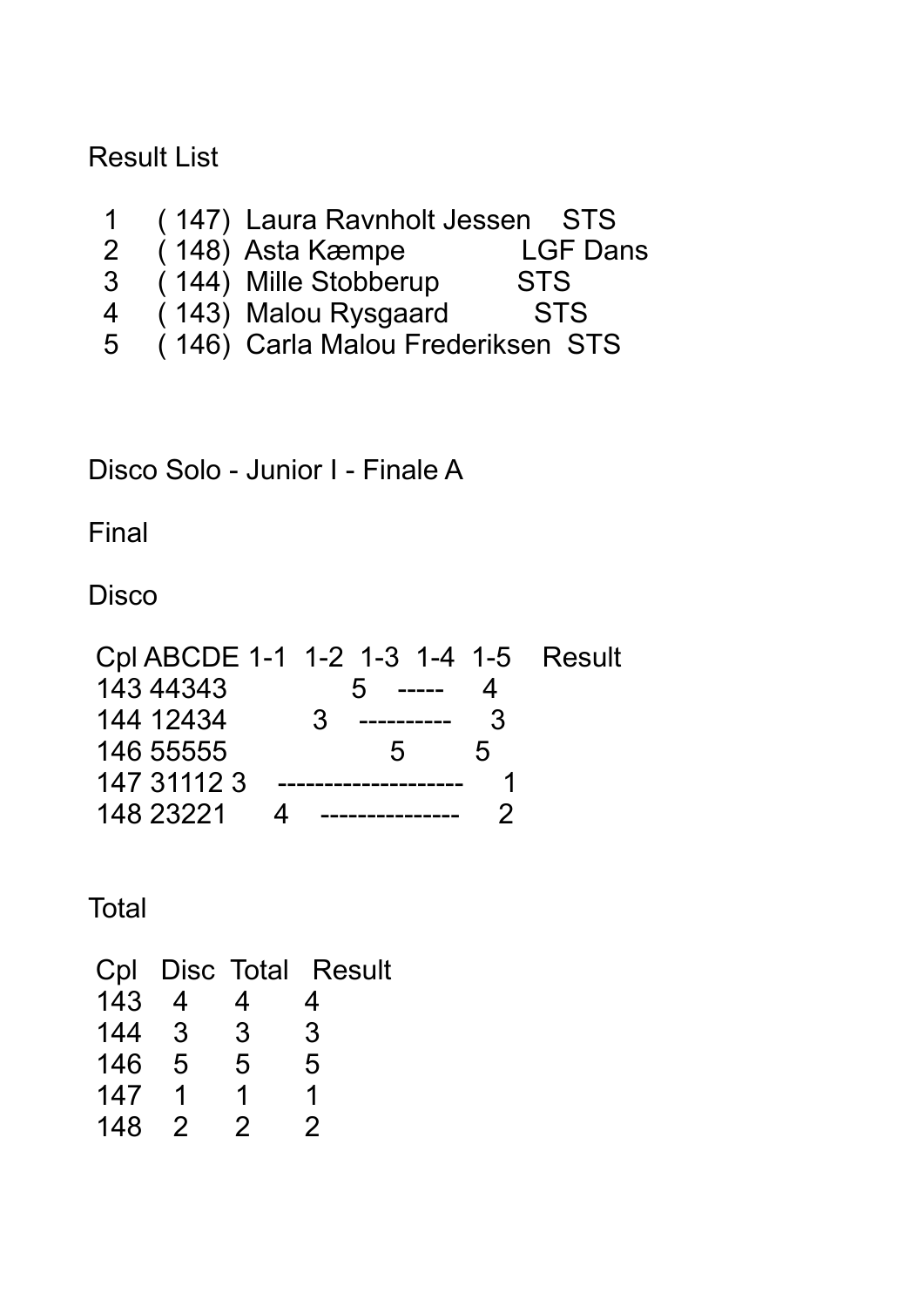4. pointturnering - 23.4.22

List of Adjudicators

- A Diana Christensen
- B Chanett Vognsen
- C Lars Kristian Jønsson
- D Anne Mette Skriver
- E Line Riding

List of Panels

Panel 1 : A,B,C,D,E Panel 2 : B,C,E

Disco Solo - Junior I - Finale B

Result List

1 (145) Laura Holst Mose TRN<br>2 (141) Ziva Merrild Juul Vestergaard S (141) Ziva Merrild Juul Vestergaard STS 3 ( 142) Melanie Liv Højland Lauridsen LGF Dans

Disco Solo - Junior I - Finale B

Final

Disco

 Cpl ABCDE 1-1 1-2 1-3 Result 141 23211 4 ----- 2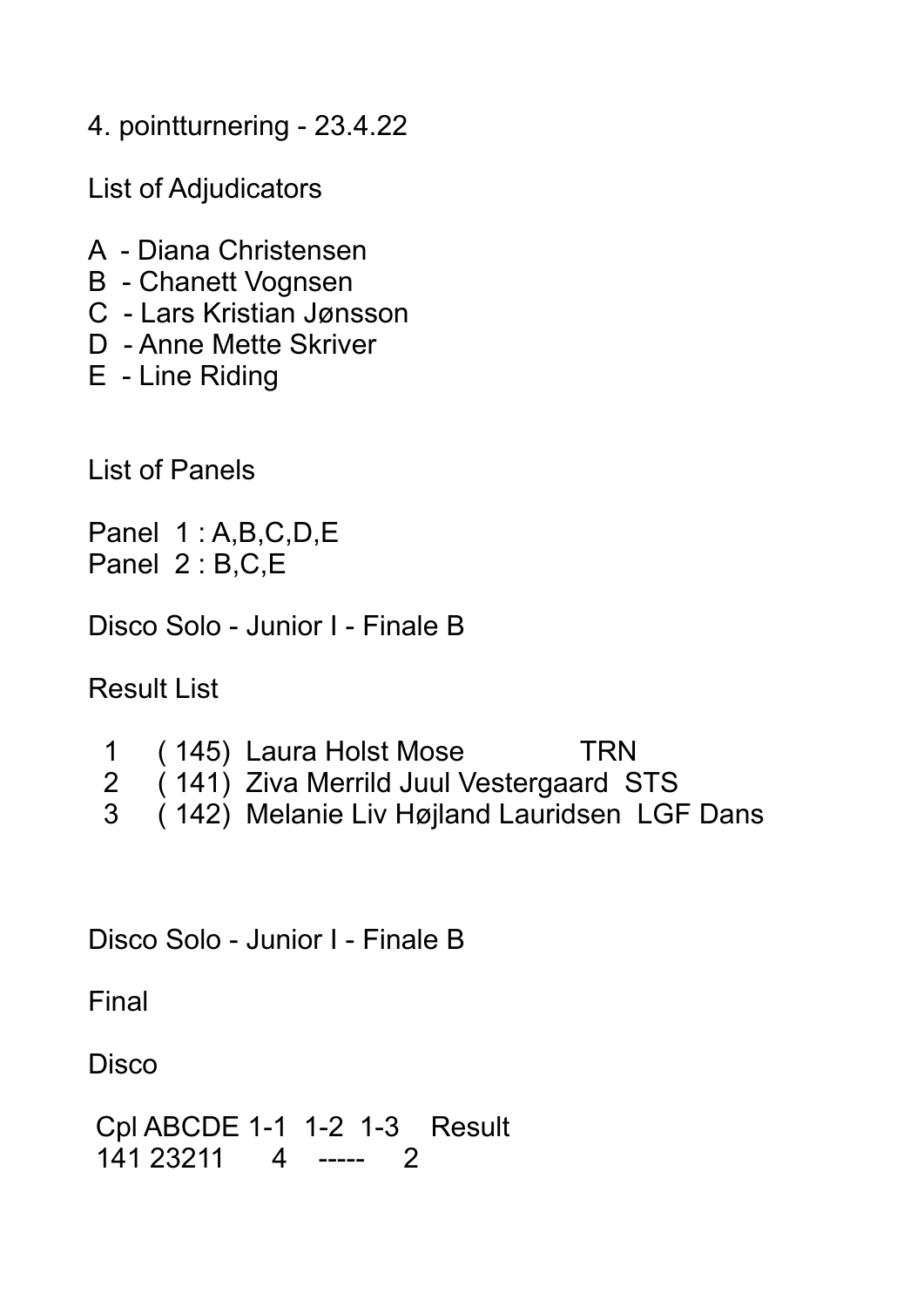| 142 32323   |  |
|-------------|--|
| 145 11132 3 |  |

#### **Total**

|       |         |   | Cpl Disc Total Result |
|-------|---------|---|-----------------------|
|       | 141 2 2 |   | $\overline{2}$        |
| 142 3 |         | 3 | 3                     |
| 145 1 |         |   |                       |

4. pointturnering - 23.4.22

List of Adjudicators

- A Diana Christensen
- B Chanett Vognsen
- C Lars Kristian Jønsson
- D Anne Mette Skriver
- E Line Riding

List of Panels

Panel 1 : A,B,C,D,E Panel 2 : B,C,E

Disco Solo - Junior II / Ynglinge

Result List

|  | (156) Anna Ørnskov yngl           | <b>STS</b> |
|--|-----------------------------------|------------|
|  | (152) Catinka Overby Thusholt TRN |            |

3 ( 151) Emma Maria Ciubotaru TRN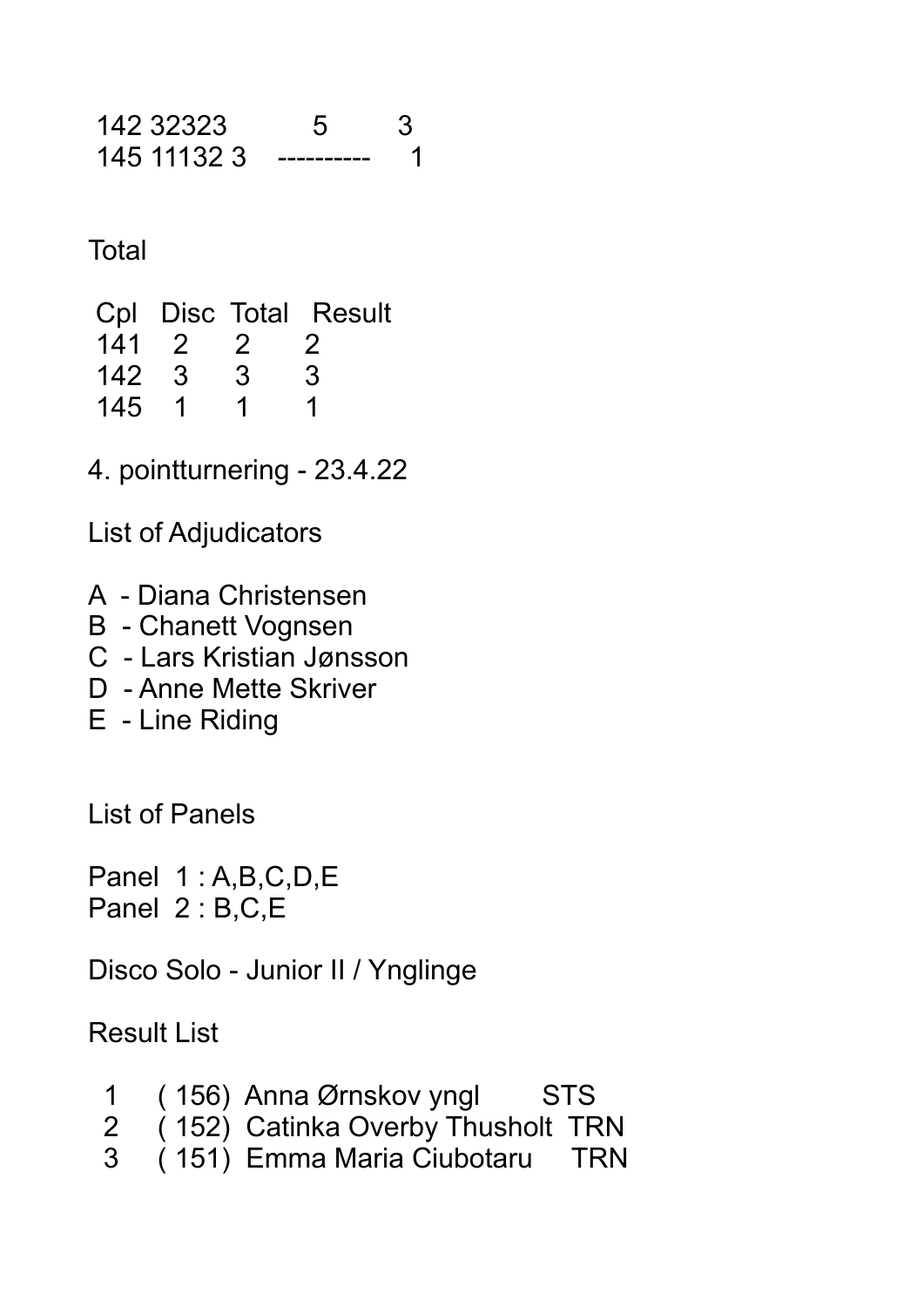Disco Solo - Junior II / Ynglinge

Final

4. pointturnering - 23.4.22

List of Adjudicators

- A Diana Christensen
- B Chanett Vognsen
- C Lars Kristian Jønsson
- D Anne Mette Skriver
- E Line Riding

List of Panels

Panel 1 : A,B,C,D,E Panel 2 : B,C,E

Hip Hop Solo - Minibørn

Result List

- 1 ( 161) Johanne Højme Kristiansen STS
- 2 ( 162) Elisa Stubkjær Gregersen STS

Hip Hop Solo - Minibørn

Final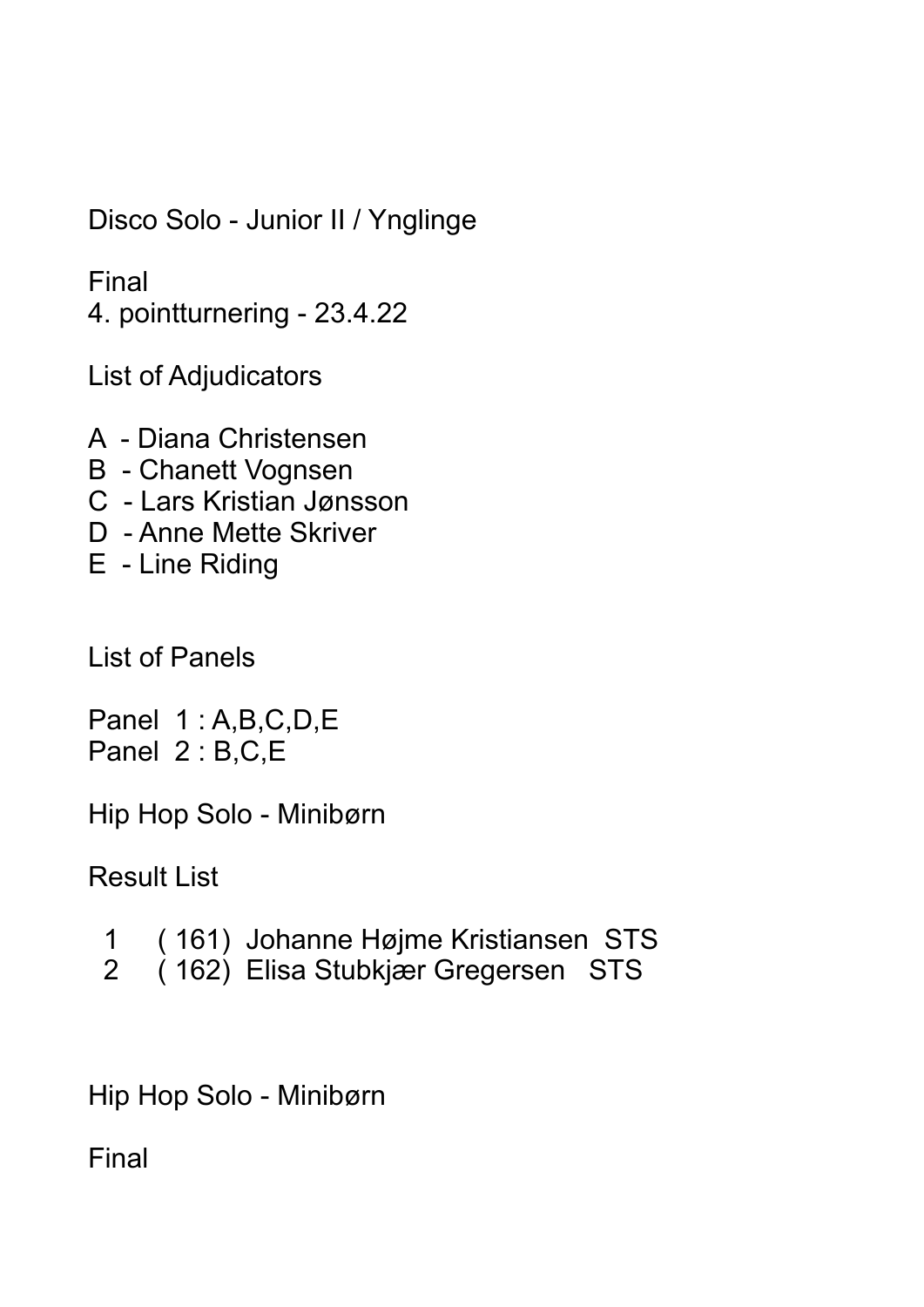# HipHop

```
 Cpl ABCDE 1-1 1-2 Result
161 12211 3 ----- 1 
162 21122 5 2
```
## **Total**

|       |           |                | Cpl HipH Total Result |
|-------|-----------|----------------|-----------------------|
|       | 161 1 1 1 |                |                       |
| 162 2 |           | $\overline{2}$ | $\overline{2}$        |

4. pointturnering - 23.4.22

List of Adjudicators

- A Diana Christensen
- B Chanett Vognsen
- C Lars Kristian Jønsson
- D Anne Mette Skriver
- E Line Riding

List of Panels

Panel 1 : A,B,C,D,E Panel 2 : B,C,E

Hip Hop Solo - Børn I/II

Result List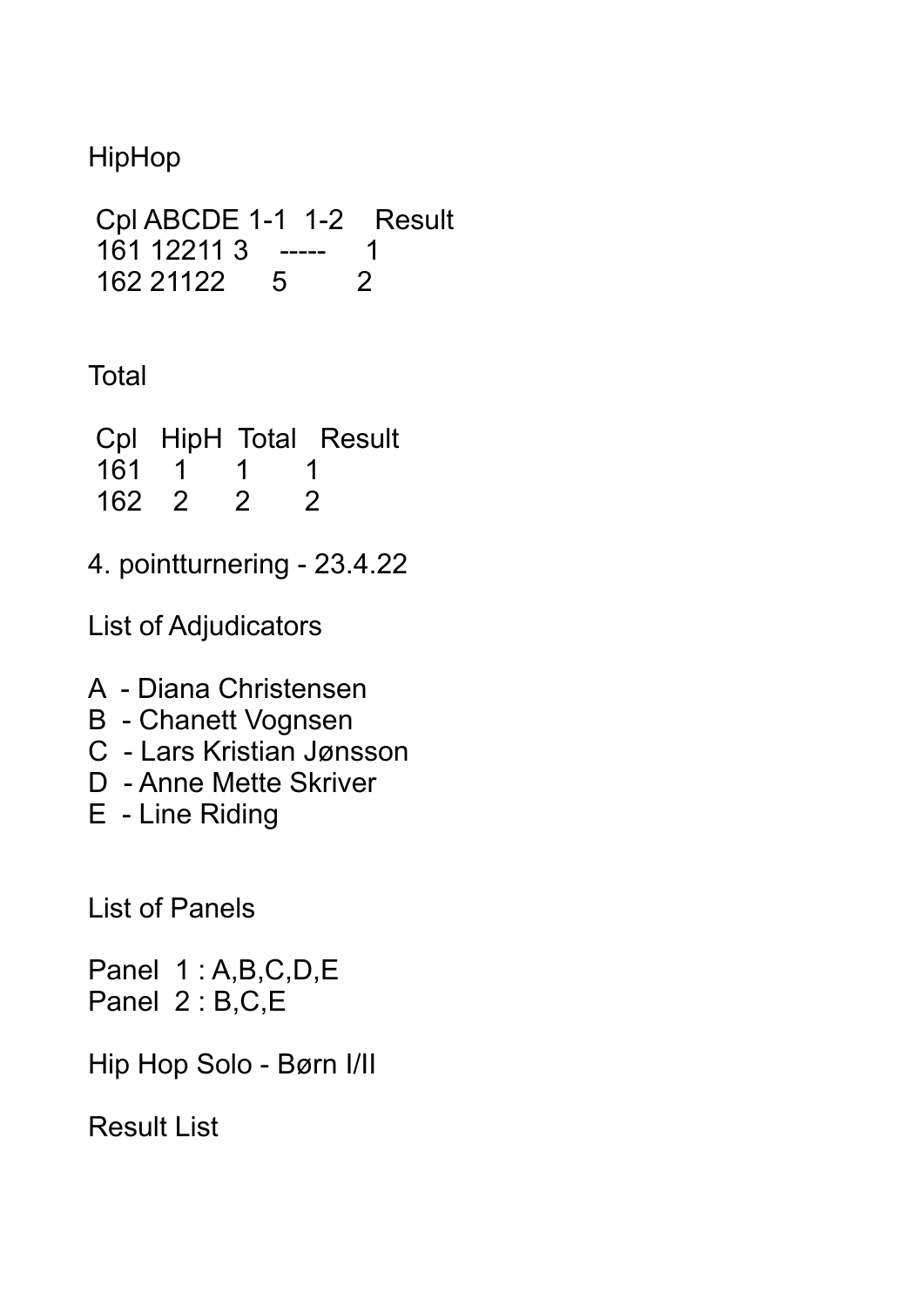- 1 (173) Isabella Bay Grimstrup B2 STS<br>2 (166) Sigrun Stubkjær Gregersen STS
- 
- 2 (166) Sigrun Stubkjær Gregersen STS<br>3 (168) Matilda Rosenby Sund LGF Dans (168) Matilda Rosenby Sund
- 4 ( 171) Bjørk Liv Skyt Drivsholm B2 STS
- 5 ( 174) Signe Snabe B2 LGF Dans
- 6 ( 172) Maya Nynne Rosenvinge Bw STS
- 7 ( 167) Nicoline Højager Clausen STS

### Hip Hop Solo - Børn I/II

Final

HipHop

|             | Cpl ABCDE 1-1 1-2 1-3 1-4 1-5 1-6 1-7 Result |
|-------------|----------------------------------------------|
| 166 23324   | _____________.                               |
| 167 77746   | $\mathbf{b}$                                 |
| 168 34673   | 3                                            |
| 171 55252   | 5                                            |
| 172 66437   |                                              |
| 173 11111 5 |                                              |
| 174 42565   |                                              |

**Total** 

|     |               |              | Cpl HipH Total Result |
|-----|---------------|--------------|-----------------------|
| 166 | $\mathcal{P}$ | $\mathcal P$ |                       |
| 167 | 7             | 7            | 7                     |
| 168 | -3            | 3            | 3                     |
| 171 | 4             | 4            | 4                     |
| 172 | 6             | հ            | հ                     |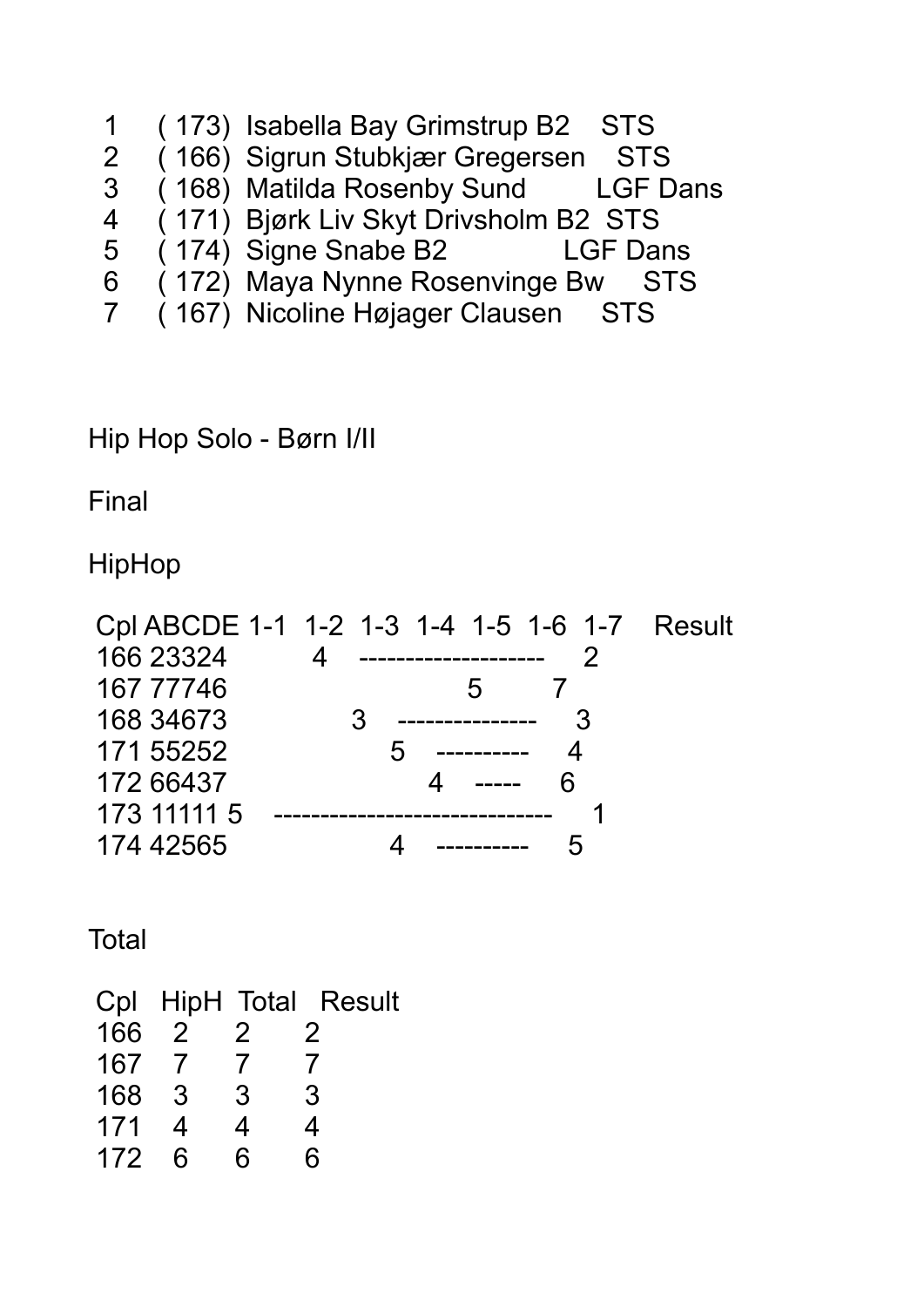### 173 1 1 1 174 5 5 5

4. pointturnering - 23.4.22

List of Adjudicators

- A Diana Christensen
- B Chanett Vognsen
- C Lars Kristian Jønsson
- D Anne Mette Skriver
- E Line Riding

List of Panels

Panel 1:A,B,C,D,E Panel 2 : B,C,E

Hip Hop Solo - Junior I

Round 1

| HipHo                           |    |               |
|---------------------------------|----|---------------|
| <b>Cpl ABCDE Total Recalled</b> |    |               |
| 181 54434                       | 20 | $\mathcal{P}$ |
| 182 12223                       | 10 | 1             |
| 183 31342                       | 13 | 1             |
| 184 55554                       | 24 | 2             |
| 185 21212                       | 8  | 1             |
| 186 33333                       | 15 | 1             |
| 187 22224                       | 12 | 1             |
| 188 44212                       | 13 |               |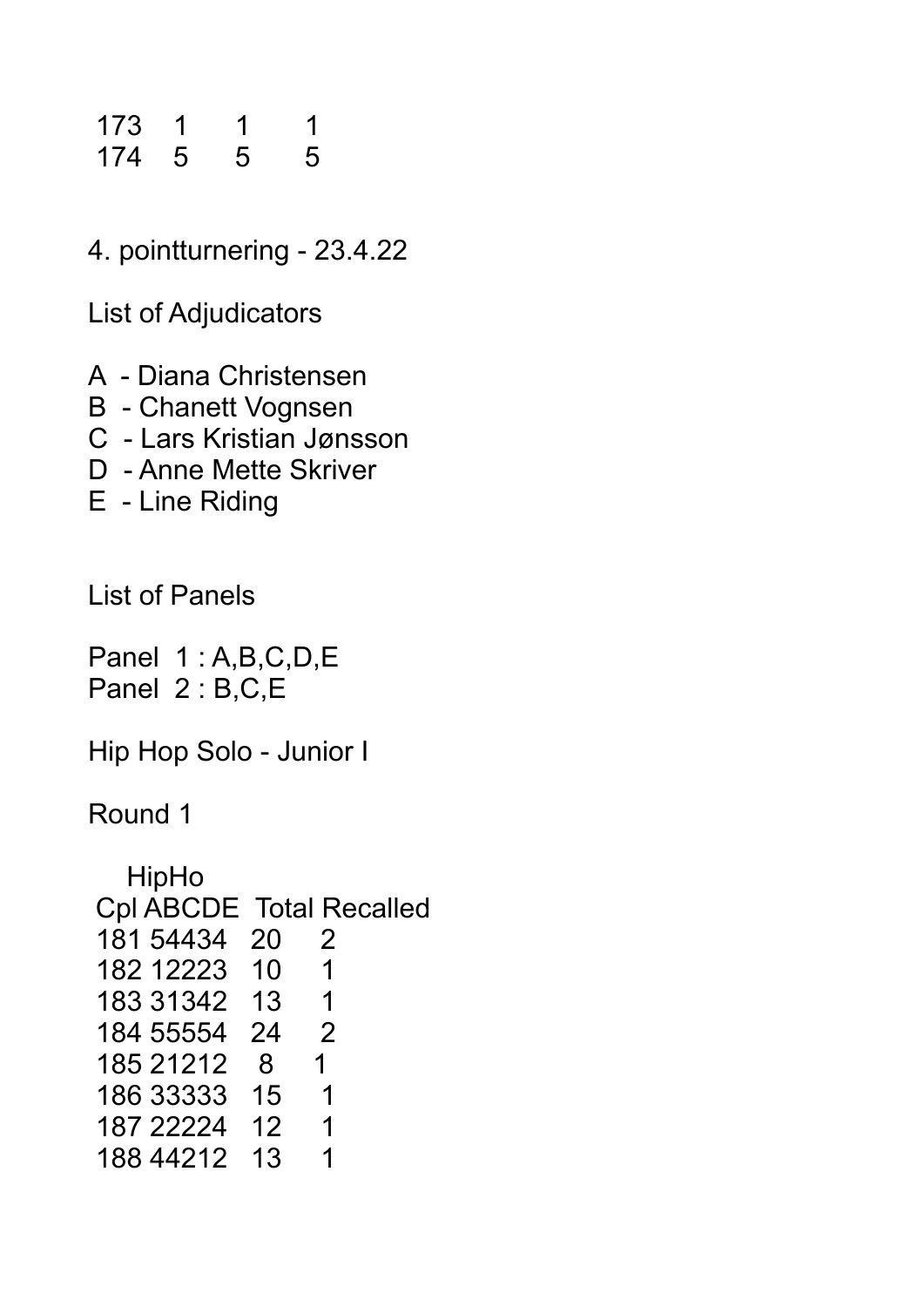#### 189 54352 19 2

Group 1 : 182 183 185 186 187 188

Group 2 : 181 184 189

4. pointturnering - 23.4.22

List of Adjudicators

- A Diana Christensen
- B Chanett Vognsen
- C Lars Kristian Jønsson
- D Anne Mette Skriver
- E Line Riding

List of Panels

Panel 1 : A,B,C,D,E Panel 2 : B,C,E

HipHop Solo jun 1 - Finale A

Result List

|                | (183) Laura Holst Mose                       | TRN          |
|----------------|----------------------------------------------|--------------|
| 2 <sup>1</sup> | (187) Ziva Merrild Juul Vestergaard STS      |              |
| 3              | (185) Caroline Hurit Hulgaard Witte LGF Dans |              |
| 4              | (182) Mille Stobberup                        | <b>STS</b>   |
| 5              | (188) Ida Korshøj Rasmussen                  | Silkeborg IF |
| Dans           |                                              |              |
| 6              | (186) Carla Malou Frederiksen                | <b>STS</b>   |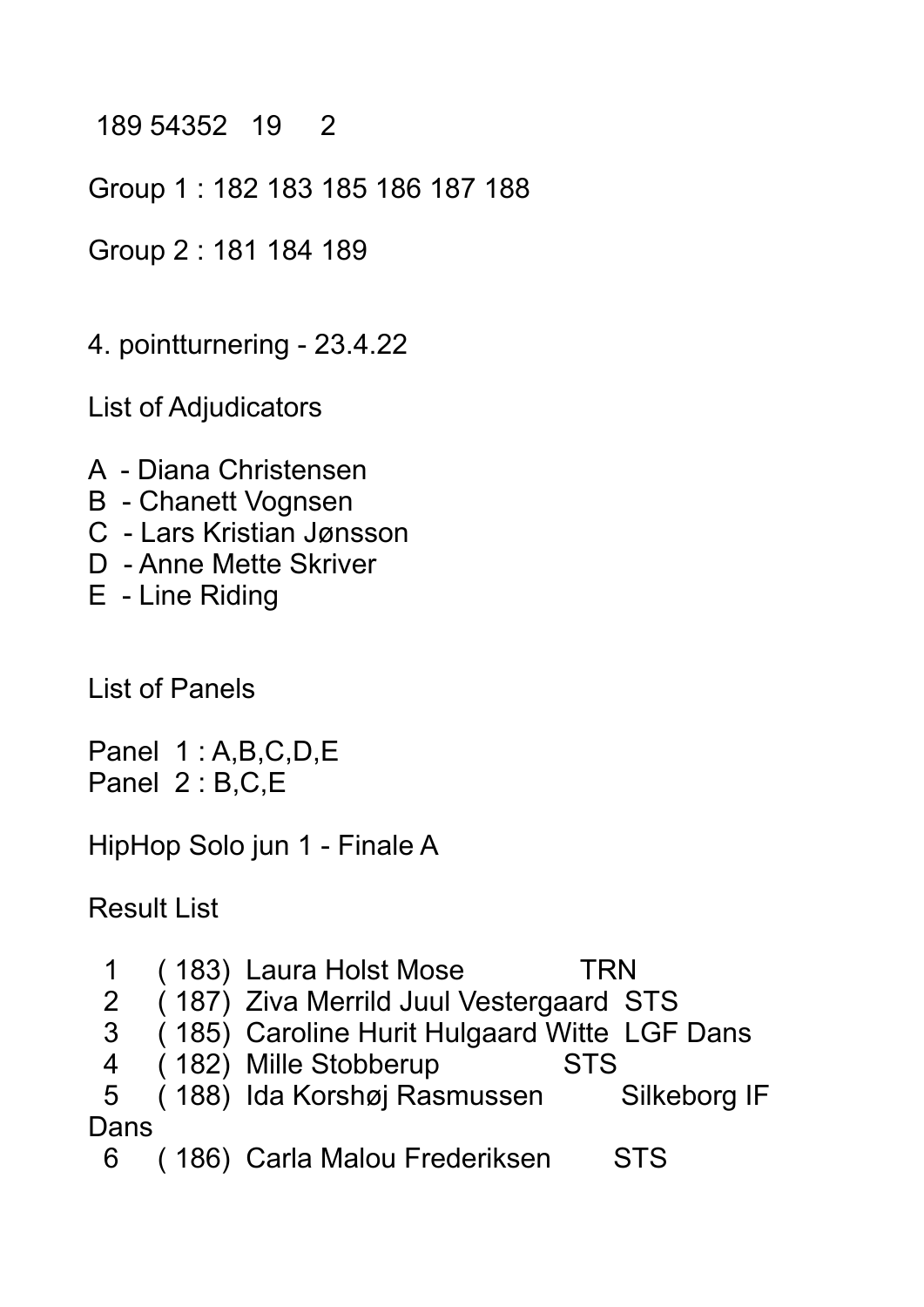## HipHop Solo jun 1 - Finale A

Final

HipHop

|           | Cpl ABCDE 1-1 1-2 1-3 1-4 1-5 1-6 Result |  |
|-----------|------------------------------------------|--|
| 182 15145 | 3 <sup>1</sup>                           |  |
| 183 21521 |                                          |  |
| 185 44214 | $\mathcal{D}$<br>-----------             |  |
| 186 63366 | $\mathbf{b}$                             |  |
| 187 32633 |                                          |  |
| 188 56452 | h                                        |  |

# **Total**

| 4             | 4             | 4                 |
|---------------|---------------|-------------------|
| 1             | $\mathbf 1$   |                   |
| 3             | 3             | 3                 |
| 6             | 6             | 6                 |
| $\mathcal{P}$ | $\mathcal{P}$ | $\overline{2}$    |
| 5             | 5             | 5                 |
|               |               | HipH Total Result |

4. pointturnering - 23.4.22

List of Adjudicators

- A Diana Christensen
- B Chanett Vognsen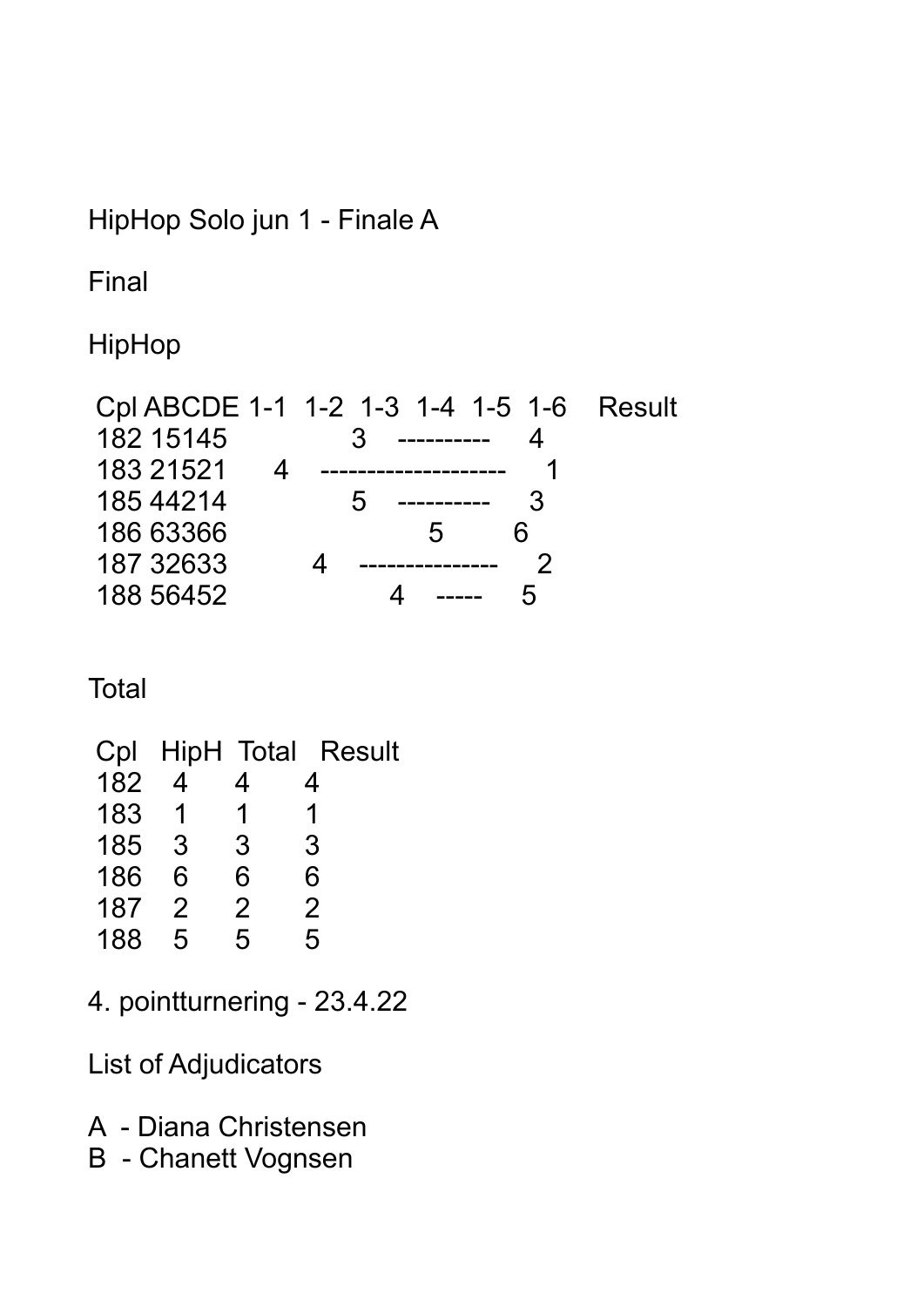C - Lars Kristian Jønsson

D - Anne Mette Skriver

E - Line Riding

List of Panels

Panel 1:A,B,C,D,E Panel 2 : B,C,E

HipHop Solo jun 1 - Finale B

Result List

| (189) Leah Clemmensen | <b>Silkeborg IF Dans</b> |
|-----------------------|--------------------------|
|                       |                          |

- 2 (181) Emma Patricia Simonsen SSF<br>3 (184) Victoria Ankiær Støttrup STS
- 3 ( 184) Victoria Ankjær Støttrup STS

HipHop Solo jun 1 - Finale B

Final

HipHop

 Cpl ABCDE 1-1 1-2 1-3 Result 181 22322 4 ----- 2 184 31233 5 3 189 13111 4 ---------- 1

**Total**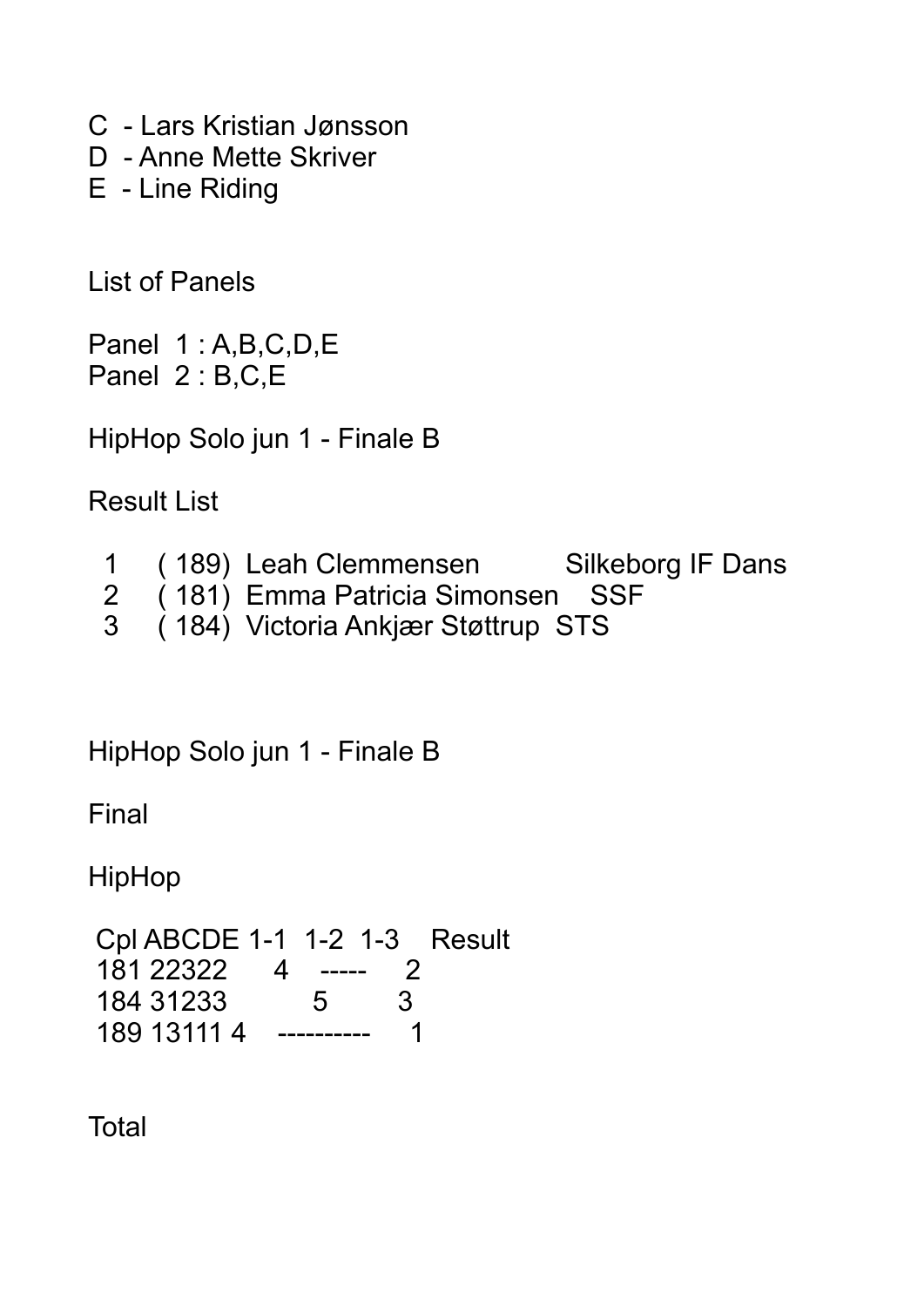Cpl HipH Total Result 181 2 2 2<br>184 3 3 3

 184 3 3 3 189 1 1 1

4. pointturnering - 23.4.22

List of Adjudicators

A - Diana Christensen

- B Chanett Vognsen
- C Lars Kristian Jønsson
- D Anne Mette Skriver
- E Line Riding

List of Panels

Panel 1 : A,B,C,D,E Panel 2 : B,C,E

Hip Hop Solo - Junior II

Result List

- 1 ( 191) Emma Maria Ciubotaru TRN
- (193) Jank Khalil Silkeborg IF Dans
- 3 ( 192) Dagmar Hvolbæk STS

Hip Hop Solo - Junior II

Final